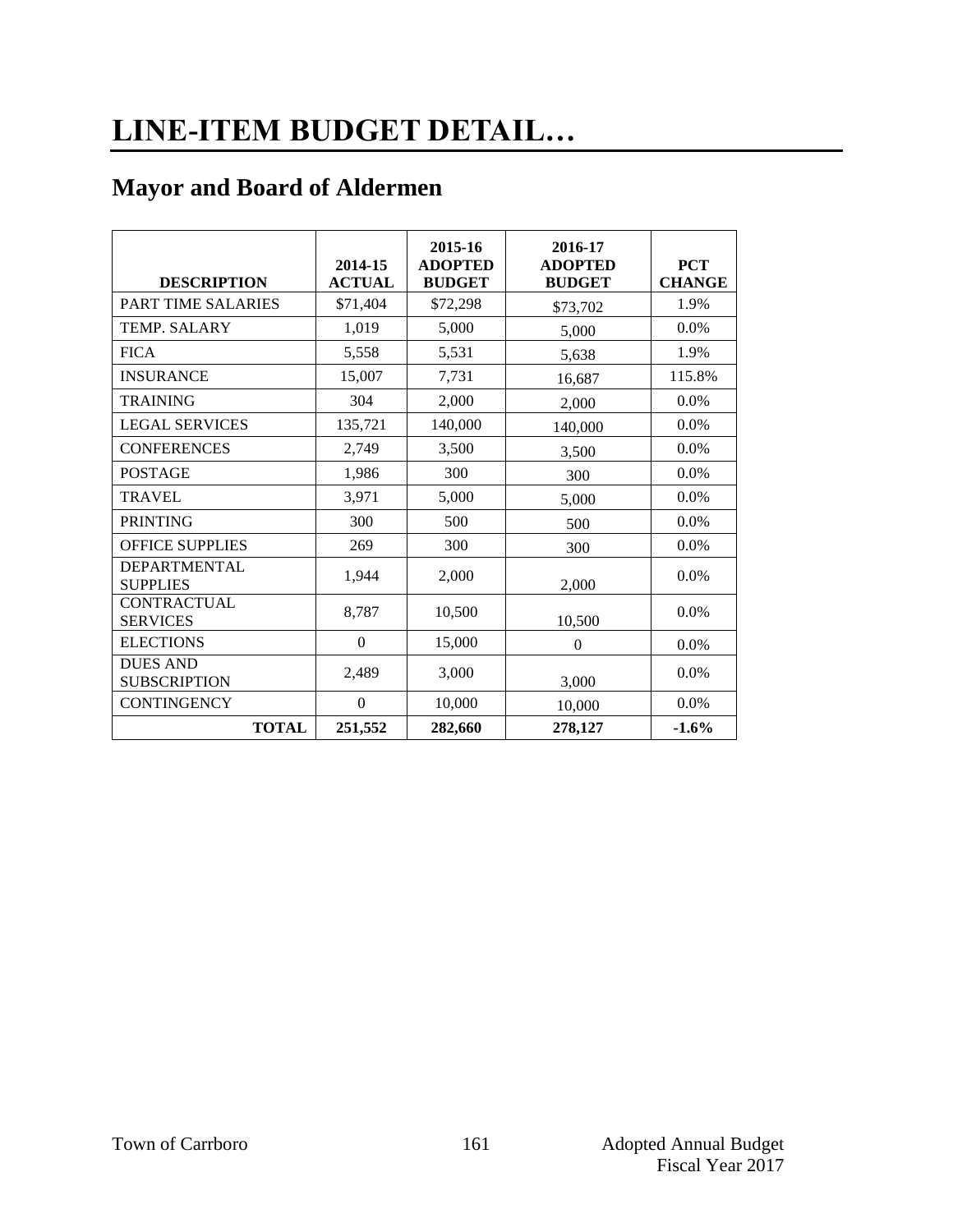## **Advisory Boards**

| <b>DESCRIPTION</b>                                            | 2014-15<br><b>ACTUAL</b> | 2015-16<br><b>ADOPTED</b><br><b>BUDGET</b> | 2016-17<br><b>ADOPTED</b><br><b>BUDGET</b> | <b>PCT</b><br><b>CHANGE</b> |
|---------------------------------------------------------------|--------------------------|--------------------------------------------|--------------------------------------------|-----------------------------|
| <b>TRAINING</b>                                               | \$0                      | \$500                                      | \$500                                      | 0.0%                        |
| <b>APPEARANCE</b>                                             |                          |                                            |                                            |                             |
| <b>COMMITTEE</b>                                              | 22                       | 200                                        | 200                                        | $0.0\%$                     |
| PLANNING BOARD                                                | 184                      | 500                                        | 500                                        | 0.0%                        |
| <b>BOARD OF</b><br><b>ADJUSTMENT</b>                          | $\mathbf{0}$             | 200                                        | 500                                        | 150.0%                      |
| <b>PARKS &amp; RECREATION</b><br><b>COMMITTEE</b>             | 420                      | 2,400                                      | 2,400                                      | $0.0\%$                     |
| <b>TRANSPORTATION</b><br><b>BOARD</b>                         | 486                      | 500                                        | 500                                        | $0.0\%$                     |
| <b>HUMAN SERVICES</b><br><b>COMMISSION</b>                    | 300                      | 300                                        | 300                                        | 0.0%                        |
| <b>NORTHERN AREA</b><br><b>TRANSITION BOARD</b>               | $\Omega$                 | 200                                        | 200                                        | $0.0\%$                     |
| <b>RECOGNITION</b><br><b>BANQUET</b>                          | 2.890                    | 3.500                                      | 3,500                                      | $0.0\%$                     |
| <b>ECONOMIC</b><br><b>SUSTAINABILITY</b><br><b>COMMISSION</b> | $\boldsymbol{0}$         | 500                                        | 500                                        | 0.0%                        |
| <b>GREENWAY</b><br><b>COMMISSION</b>                          | $\overline{0}$           | 500                                        | 500                                        | 0.0%                        |
| <b>SAFE ROUTES TO</b><br><b>SCHOOL</b>                        | $\Omega$                 | 250                                        | 250                                        | $0.0\%$                     |
| <b>ART COMMITTEE</b>                                          | 1,836                    | 7,000                                      | 7,000                                      | 0.0%                        |
| <b>ENVIORNMENTAL</b><br><b>ADVISORY BOARD</b>                 | 490                      | 500                                        | 500                                        | $0.0\%$                     |
| YOUTH ADVISORY                                                |                          |                                            |                                            |                             |
| <b>BOARD</b>                                                  | $\boldsymbol{0}$         | $\boldsymbol{0}$                           | 500                                        | N/A                         |
| <b>TOTAL</b>                                                  | 6,628                    | 17,050                                     | 17,850                                     | 4.7%                        |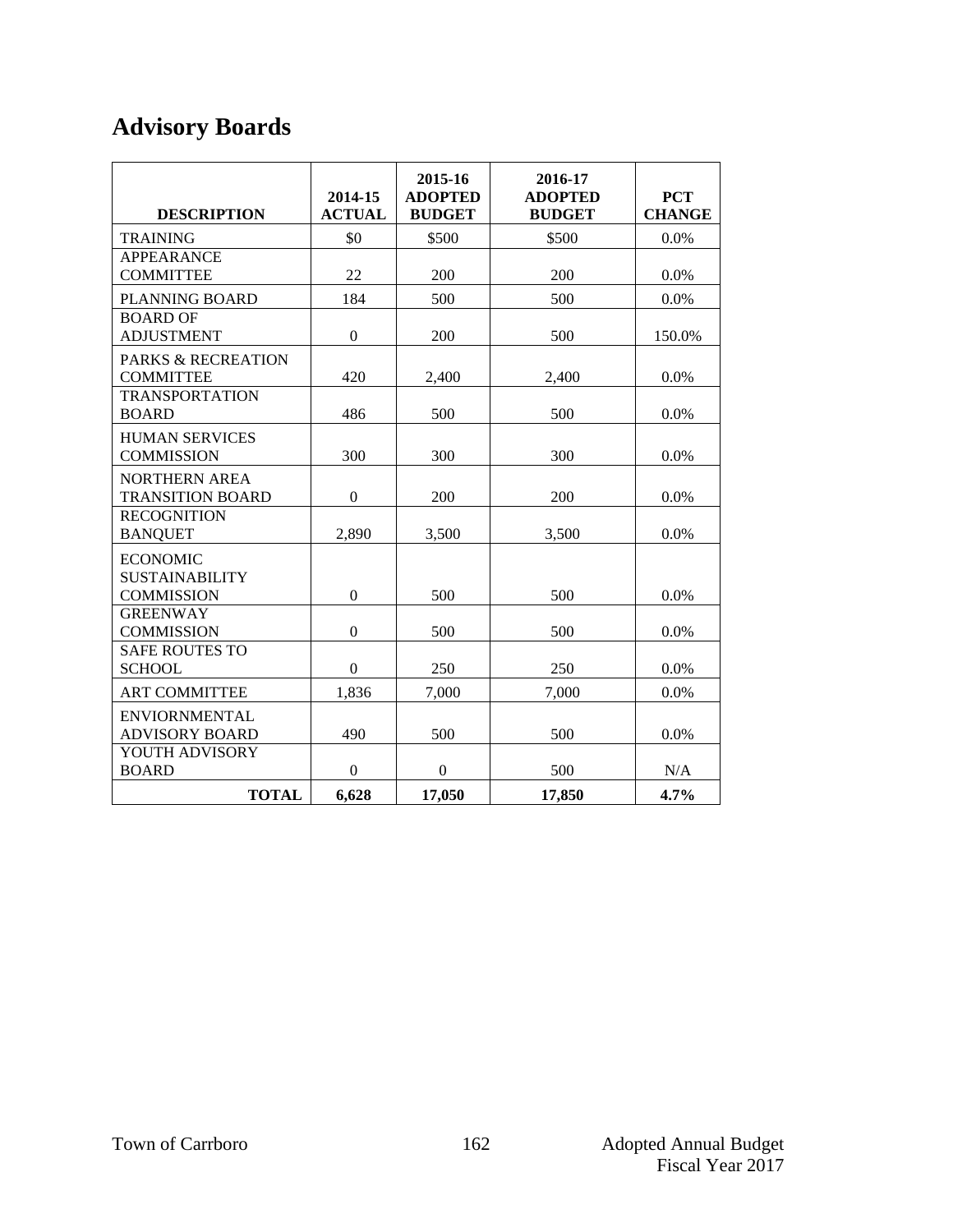## **Governance Support**

| <b>DESCRIPTION</b>                                             | 2014-15<br><b>ACTUAL</b> | FY 2015-16<br><b>ADOPTED</b><br><b>BUDGET</b> | 2016-17<br><b>ADOPTED</b><br><b>BUDGET</b> | <b>PCT</b><br><b>CHANGE</b> |
|----------------------------------------------------------------|--------------------------|-----------------------------------------------|--------------------------------------------|-----------------------------|
| TRIANGLE J COUNCIL                                             | \$7,862                  | \$8,700                                       | \$9,000                                    | 3.4%                        |
| <b>NC LEAGUE OF</b><br><b>MUNICIPALITIES</b>                   | 16,566                   | 17,960                                        | 18,000                                     | 0.2%                        |
| <b>INSTITUTE OF</b><br><b>GOVERNMENT</b>                       | 2,304                    | 2,450                                         | 2,450                                      | $0.0\%$                     |
| <b>ART CENTER</b>                                              | 15,000                   | 15,300                                        | 15,300                                     | 0.0%                        |
| <b>HUMAN SERVICES</b><br><b>GRANTS</b>                         | 200,000                  | 220,000                                       | 250,000                                    | 13.6%                       |
| <b>EMPOWERMENT, INC</b>                                        | $\boldsymbol{0}$         | $\boldsymbol{0}$                              | 5,000                                      | 0.0%                        |
| <b>LEAGUE OF WOMEN</b><br><b>VOTERS</b>                        | $\boldsymbol{0}$         | 250                                           | 250                                        | 0.0%                        |
| <b>COMMUNITY DINNER</b>                                        | 500                      | 500                                           | 500                                        | 0.0%                        |
| <b>ORANGE COUNTY</b><br><b>HOUSING</b>                         | 35,000                   | 64,000                                        | 75,052                                     | 17.3%                       |
| <b>LIBRARY PROJECT</b>                                         | 4,000                    | 4,000                                         | 4,000                                      | 0.0%                        |
| THE PEOPLES CHANNEL                                            | 7,143                    | 32,000                                        | 32,000                                     | 0.0%                        |
| <b>METROLPOLITAN</b><br><b>COALITION</b>                       | 2,679                    | 7,853                                         | 8,009                                      | 2.0%                        |
| <b>COMMUNITY</b><br><b>OUTREACH</b>                            | 41,970                   | 36,970                                        | 36,970                                     | 0.0%                        |
| HOME CONSORTIUM<br><b>MATCH</b>                                | 9,823                    | 10,525                                        | 9,716                                      | $-7.7%$                     |
| CD & MEMORABILIA<br><b>SHOW</b>                                | 2,297                    | $\boldsymbol{0}$                              | $\boldsymbol{0}$                           | 0.0%                        |
| <b>ECONOMIC</b><br><b>DEVELOPMENT</b><br><b>INCENTIVE</b>      | $\mathbf{0}$             | $\boldsymbol{0}$                              | 14,000                                     | N/A                         |
| <b>ALLIANCE FOR</b><br><b>INNOVATION</b>                       | 1,860                    | 2,000                                         | 2,000                                      | 0.0%                        |
| PARTNERSHIP TO END<br><b>HOMELESS</b>                          | 15,942                   | 16,068                                        | 16,068                                     | 0.0%                        |
| <b>CARRBORO TOURISM</b><br>AND DEVELOPMENT<br><b>AUTHORITY</b> | 155,570                  | 116,280                                       | 152,000                                    | 30.7%                       |
| UNC GOOD NEIGHBOR<br><b>PROGRAM</b>                            | $\boldsymbol{0}$         | $\boldsymbol{0}$                              | 500                                        | N/A                         |
| <b>TOTAL</b>                                                   | 518,516                  | 554,856                                       | 650,815                                    | 17.3%                       |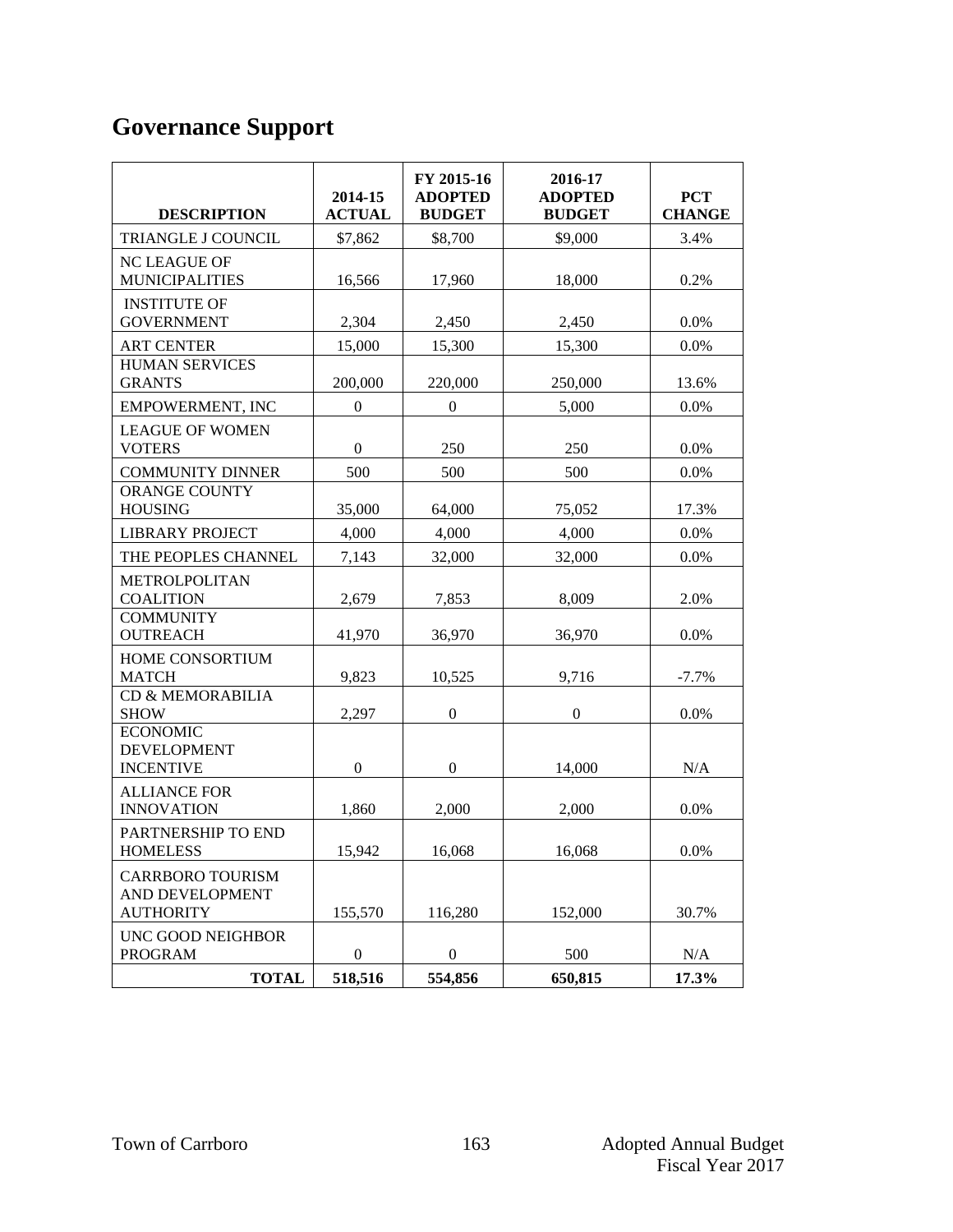## **Town Manager**

| <b>DESCRIPTION</b>                      | 2014-15<br><b>ACTUAL</b> | 2015-16<br><b>ADOPTED</b><br><b>BUDGET</b> | 2016-17<br><b>ADOPTED</b><br><b>BUDGET</b> | <b>PCT</b><br><b>CHANGE</b> |
|-----------------------------------------|--------------------------|--------------------------------------------|--------------------------------------------|-----------------------------|
| <b>SALARIES</b>                         | \$242,602                | \$242,096                                  | \$247,006                                  | 2.0%                        |
| <b>SERVICE BENEFIT</b>                  | 868                      | 868                                        | 868                                        | 0.0%                        |
| TEMP. SALARY                            | 2,913                    | $\Omega$                                   | 7,000                                      | 0.0%                        |
| <b>FICA</b>                             | 17,081                   | 16,305                                     | 16,574                                     | 1.6%                        |
| <b>INSURANCE</b>                        | 26,801                   | 26,518                                     | 33,195                                     | 25.2%                       |
| <b>DISABILITY INS</b>                   | 237                      | 237                                        | 237                                        | $0.0\%$                     |
| <b>RETIREMENT</b>                       | 17,645                   | 16,148                                     | 17,908                                     | 10.9%                       |
| <b>SUPPLMENTAL</b><br><b>RETIREMENT</b> | 7,490                    | 7,263                                      | 7,410                                      | 2.0%                        |
| <b>CAR ALLOWANCE</b>                    | 6,050                    | 6,000                                      | 6,000                                      | $0.0\%$                     |
| <b>TRAINING</b>                         | 493                      | 4,030                                      | 4,030                                      | 0.0%                        |
| <b>CONFERENCES</b>                      | 2,180                    | 3,400                                      | 3,400                                      | 0.0%                        |
| <b>POSTAGE</b>                          | 26                       | 100                                        | 175                                        | 75.0%                       |
| <b>TRAVEL</b>                           | 2,883                    | 5,000                                      | 3,000                                      | $-40.0%$                    |
| <b>PRINTING</b>                         | 98                       | 100                                        | 100                                        | 0.0%                        |
| OFFICE SUPPLIES                         | 723                      | 500                                        | 500                                        | 0.0%                        |
| DEPARTMENTAL<br><b>SUPPLIES</b>         | 2,976                    | 1,200                                      | 1,200                                      | 0.0%                        |
| <b>CONTRACTUAL</b><br><b>SERVICES</b>   | 1,470                    | 2,000                                      | 47,000                                     | 2250.0%                     |
| <b>DUES AND</b><br><b>SUBSCRIPTION</b>  | 1,625                    | 2,240                                      | 2,240                                      | $0.0\%$                     |
| <b>MISCELLANEOUS</b>                    | $\Omega$                 | 25,000                                     | 25,000                                     | $0.0\%$                     |
| <b>TOTAL</b>                            | 334,161                  | 359,005                                    | 422,843                                    | 7.1%                        |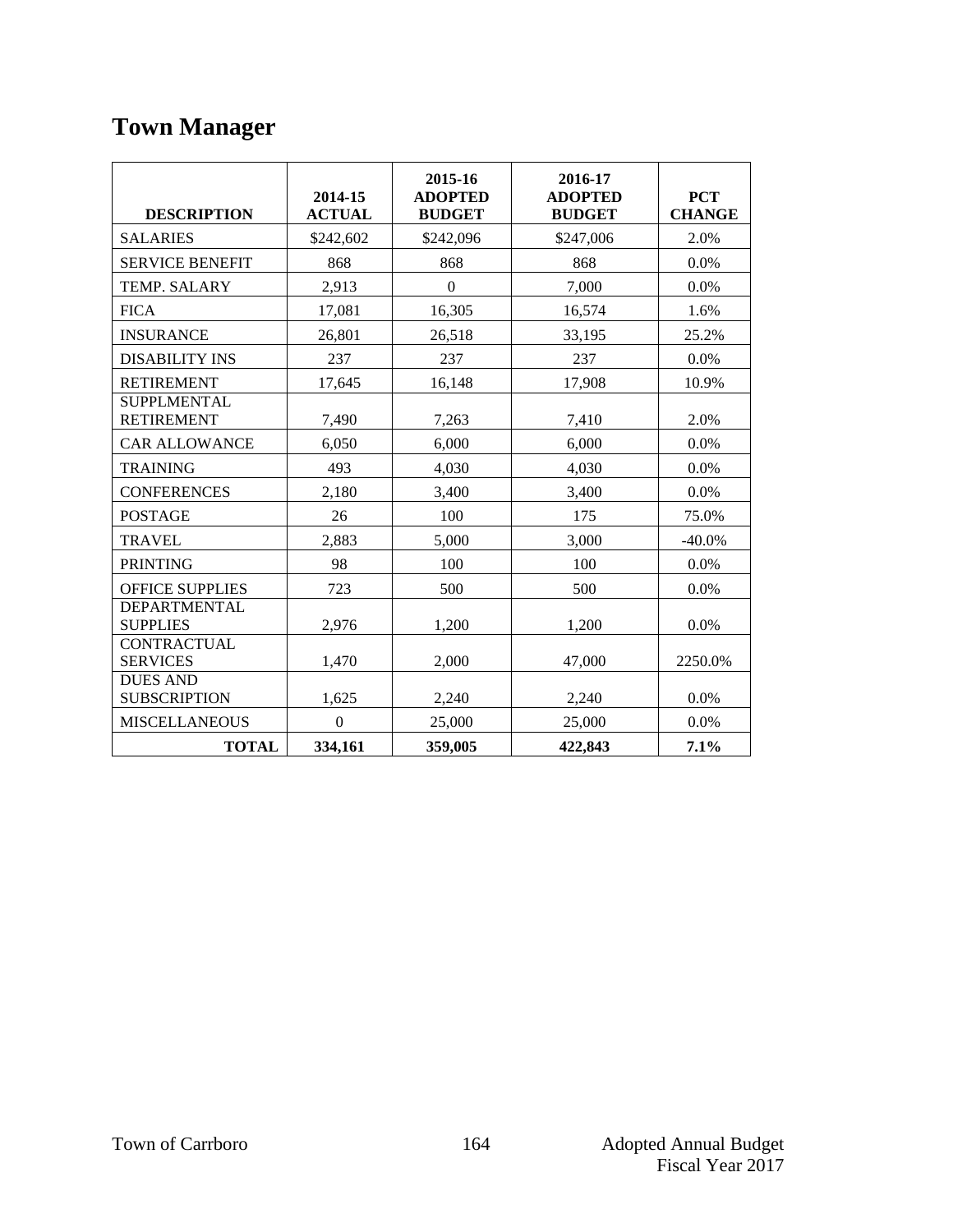## **Economic and Community Development**

| <b>DESCRIPTION</b>                                                 | 2014-15<br><b>ACTUAL</b> | 2015-16<br><b>ADOPTED</b><br><b>BUDGET</b> | 2016-17<br><b>ADOPTED</b><br><b>BUDGET</b> | <b>PCT</b><br><b>CHANGE</b> |
|--------------------------------------------------------------------|--------------------------|--------------------------------------------|--------------------------------------------|-----------------------------|
| <b>SALARIES</b>                                                    | \$81,641                 | \$81,072                                   | \$83,713                                   | 3.3%                        |
| <b>SERVICE BENEFIT</b>                                             |                          | $\mathbf{0}$                               | 248                                        | $0.0\%$                     |
| PART TIME SALARIES                                                 | 18,346                   | 18,374                                     | 18,711                                     | 1.8%                        |
| <b>FICA</b>                                                        | 7,627                    | 7,622                                      | 7,850                                      | 3.0%                        |
| <b>INSURANCE</b>                                                   | 7,480                    | 7,366                                      | 8,265                                      | 12.2%                       |
| <b>DISABILITY INS</b>                                              | 127                      | 180                                        | 180                                        | $0.0\%$                     |
| <b>RETIREMENT</b>                                                  | 7,077                    | 6,529                                      | 7,312                                      | 12.0%                       |
| <b>SUPPLMENTAL</b><br><b>RETIREMENT</b><br><b>TRAINING</b>         | 2,452<br>665             | 2,432<br>2,000                             | 2,511<br>$\overline{0}$                    | 3.2%<br>$-100.0\%$          |
|                                                                    | $\Omega$                 | $\Omega$                                   |                                            | $0.0\%$                     |
| <b>CONFERENCES</b><br><b>POSTAGE</b>                               | 153                      | 600                                        | 2,800<br>600                               | 0.0%                        |
| <b>TRAVEL</b>                                                      | 984                      | 1,000                                      | 200                                        | $-80.0\%$                   |
| <b>PRINTING</b>                                                    | 297                      | 600                                        | 600                                        | 0.0%                        |
| <b>ADVERTISING</b>                                                 | 5,666                    | 1,000                                      | 3,000                                      | 200.0%                      |
| <b>OFFICE SUPPLIES</b>                                             | $\boldsymbol{0}$         | 600                                        | 600                                        | $0.0\%$                     |
| <b>DEPARTMENTAL</b><br><b>SUPPLIES</b><br><b>CONTRACTUAL</b>       | 290                      | 2,050                                      | 1,000                                      | $-51.2%$                    |
| <b>SERVICES</b>                                                    | 21,202                   | 49,800                                     | 47,785                                     | $-4.0\%$                    |
| <b>HOLIDAY EVENT</b><br><b>CD &amp; MEMORABILIA</b><br><b>SHOW</b> | $\Omega$<br>$\theta$     | $\Omega$<br>2.400                          | 1,500<br>2,800                             | 0.0%<br>16.7%               |
| <b>LOCAL LIVING</b><br><b>ECONOMY INITIATIVE</b>                   | 6,864                    | 10,000                                     | 6,000                                      | $-40.0\%$                   |
| ENTREPRENEURIAL<br><b>INITIATIVE</b>                               | 5,000                    | 4,000                                      | 4,000                                      | 0.0%                        |
| <b>ECONOMIC</b><br><b>DEVELOPMENT</b><br><b>INCENTIVE</b>          | 5,000                    | $\boldsymbol{0}$                           | 5,305                                      | 0.0%                        |
| <b>300 E MAIN PARKING</b>                                          | 67,500                   | 46,630                                     | 45,000                                     | $-3.5%$                     |
| <b>DUES AND</b><br><b>SUBSCRIPTION</b><br><b>TOTAL</b>             | 579<br>238,949           | 1,000<br>245,255                           | 1,000<br>250,980                           | 0.0%<br>2.3%                |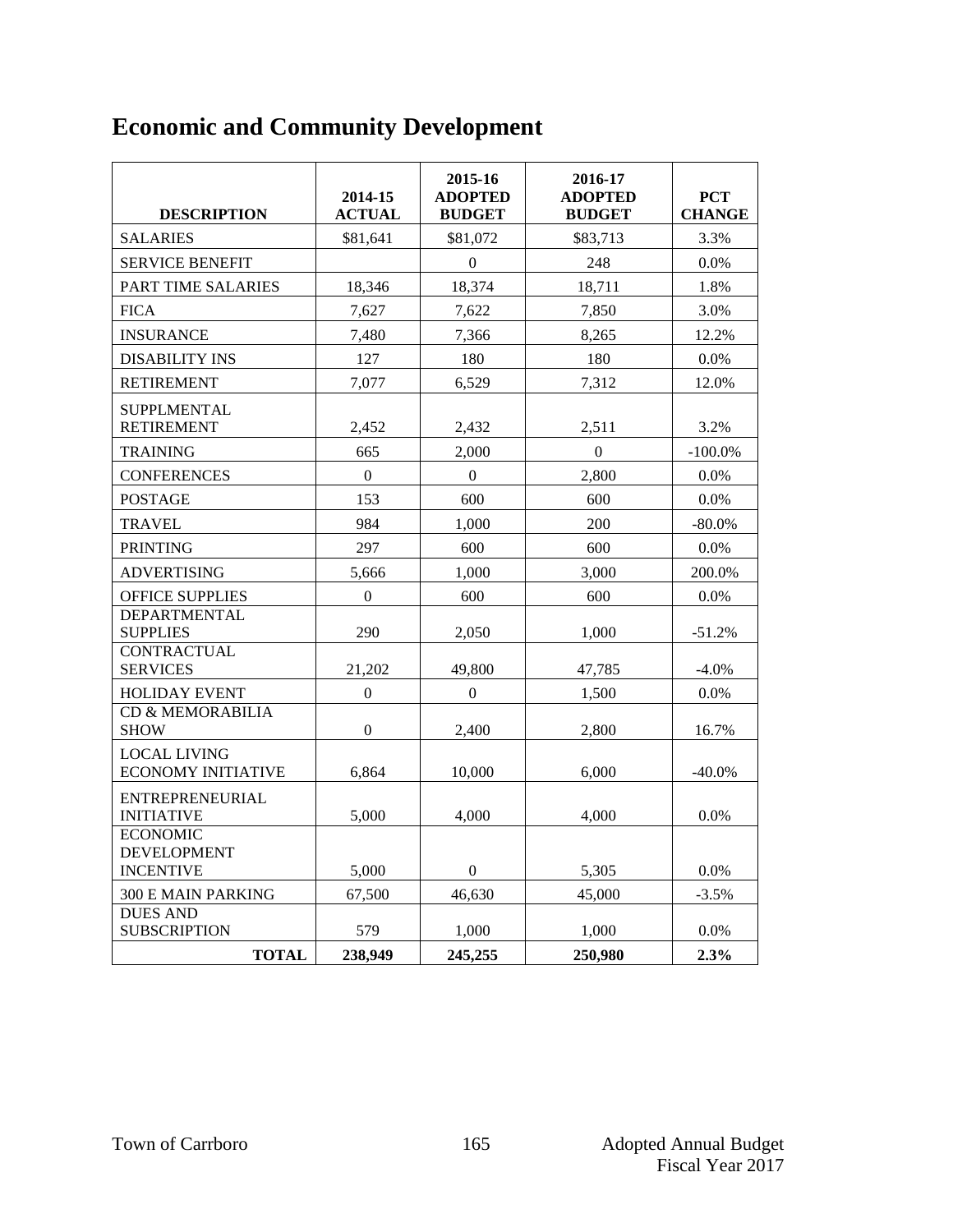### **Town Clerk**

| <b>DESCRIPTION</b>                      | 2014-15<br><b>ACTUAL</b> | 2015-16<br><b>ADOPTED</b><br><b>BUDGET</b> | 2016-17<br><b>ADOPTED</b><br><b>BUDGET</b> | <b>PCT</b><br><b>CHANGE</b> |
|-----------------------------------------|--------------------------|--------------------------------------------|--------------------------------------------|-----------------------------|
| <b>SALARIES</b>                         | \$61,530                 | \$61,640                                   | \$62,770                                   | 1.8%                        |
| <b>SERVICE BENEFIT</b>                  | $\theta$                 | $\Omega$                                   | 248                                        | $0.0\%$                     |
| PART TIME SALARIES                      | 26,355                   | 26,443                                     | 26,902                                     | 1.7%                        |
| <b>FICA</b>                             | 6.693                    | 6,738                                      | 6.889                                      | 2.2%                        |
| <b>INSURANCE</b>                        | 7,480                    | 7,470                                      | 8,265                                      | 10.6%                       |
| <b>DISABILITY INS</b>                   | 29                       | 29                                         | 29                                         | 0.0%                        |
| <b>RETIREMENT</b>                       | 6,222                    | 5,722                                      | 6,344                                      | 10.9%                       |
| <b>SUPPLMENTAL</b><br><b>RETIREMENT</b> | 1,849                    | 2,574                                      | 2,625                                      | 2.0%                        |
| <b>TRAINING</b>                         | 894                      | 1,200                                      | 1,200                                      | $0.0\%$                     |
| <b>CONFERENCES</b>                      | 967                      | 1,300                                      | 1.300                                      | $0.0\%$                     |
| <b>POSTAGE</b>                          | 64                       | 250                                        | 250                                        | 0.0%                        |
| <b>TRAVEL</b>                           | 551                      | 900                                        | 900                                        | $0.0\%$                     |
| <b>PRINTING</b>                         | $\theta$                 | 500                                        | 500                                        | $0.0\%$                     |
| <b>ADVERTISING</b>                      | 8,172                    | 8,350                                      | 8,350                                      | 0.0%                        |
| <b>OFFICE SUPPLIES</b>                  | 879                      | 750                                        | 750                                        | $0.0\%$                     |
| DEPARTMENTAL SUPPLIES                   | 1,955                    | 2,750                                      | 2,250                                      | $0.0\%$                     |
| <b>CONTRACTUAL SERVICES</b>             | 2,531                    | 3,000                                      | 3,000                                      | $0.0\%$                     |
| <b>DUES AND SUBSCRIPTION</b>            | 250                      | 400                                        | 400                                        | $0.0\%$                     |
| <b>CITIZENS ACADEMY</b>                 | $\boldsymbol{0}$         | $\boldsymbol{0}$                           | 500                                        | N/A                         |
| <b>TOTAL</b>                            | 126,421                  | 130,016                                    | 133,472                                    | 2.7%                        |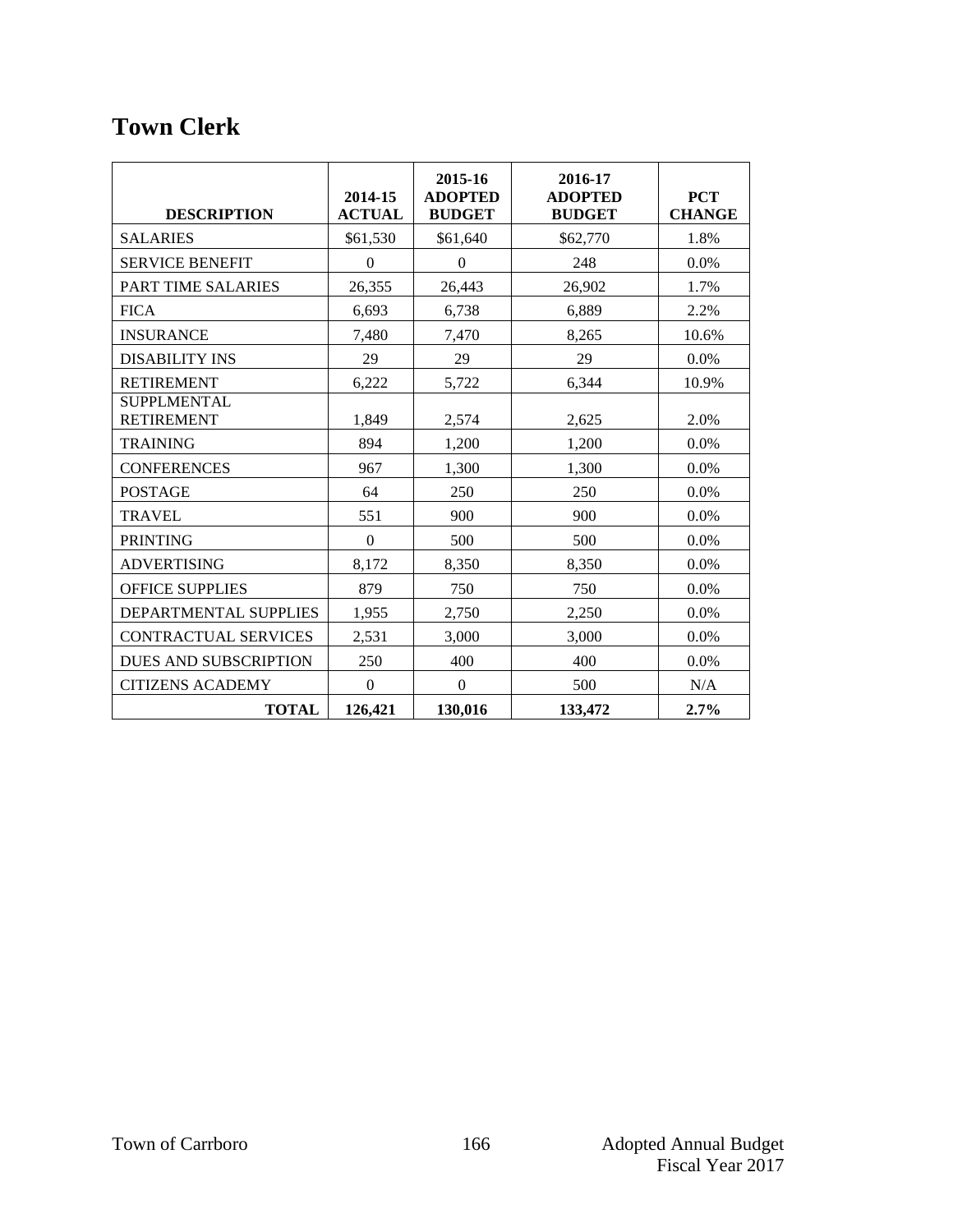### **Finance**

| <b>DESCRIPTION</b>                                             | 2014-145<br><b>ACTUAL</b> | FY 2015-16<br><b>ADOPTED</b><br><b>BUDGET</b> | 2016-17<br><b>ADOPTED</b><br><b>BUDGET</b> | <b>PCT</b><br><b>CHANGE</b> |
|----------------------------------------------------------------|---------------------------|-----------------------------------------------|--------------------------------------------|-----------------------------|
| <b>SALARIES</b>                                                | \$356,633                 | \$388,619                                     | \$370,624                                  | $-4.6%$                     |
| <b>OVERTIME</b>                                                | $\Omega$                  | 1,035                                         | 1,035                                      | 0.0%                        |
| <b>SERVICE BENEFIT</b>                                         | 704                       | 1,204                                         | 1,160                                      | $-3.7%$                     |
| PART TIME SALARIES                                             | 24,277                    | 23,868                                        | $\boldsymbol{0}$                           | $-100.0\%$                  |
| <b>FICA</b>                                                    | 28,130                    | 29,651                                        | 28,140                                     | $-5.1%$                     |
| <b>INSURANCE</b>                                               | 62,769                    | 63,027                                        | 60,864                                     | $-3.4%$                     |
| <b>DISABILITY INS</b>                                          | 648                       | 510                                           | 510                                        | $0.0\%$                     |
| <b>UNEMPLOYMENT INS</b><br><b>RESERVE</b>                      | 17,856                    | $\boldsymbol{0}$                              | $\boldsymbol{0}$                           | 0.0%                        |
| <b>RETIREMENT</b>                                              | 27,003                    | 25,800                                        | 26,730                                     | 3.6%                        |
| <b>SUPPLMENTAL</b><br><b>RETIREMENT</b>                        | 10,734                    | 11,604                                        | 11,061                                     | $-4.7%$                     |
| <b>TRAINING</b>                                                | 3,043                     | 4,000                                         | 4,000                                      | 0.0%                        |
| <b>CONFERENCES</b>                                             | 2,861                     | 4,500                                         | 3,500                                      | $-22.2%$                    |
| <b>POSTAGE</b>                                                 | 2,201                     | 3,760                                         | 3,760                                      | 0.0%                        |
| <b>TRAVEL</b>                                                  | 20                        | 500                                           | 500                                        | 0.0%                        |
| <b>RENT</b>                                                    | 6,784                     | 10,000                                        | 10,000                                     | $0.0\%$                     |
| <b>PRINTING</b>                                                | 2,725                     | 1,870                                         | 1,870                                      | $0.0\%$                     |
| <b>ADVERTISING</b>                                             | 789                       | 2,000                                         | 2,000                                      | $0.0\%$                     |
| <b>OFFICE SUPPLIES</b>                                         | 1,549                     | 2,000                                         | 2,000                                      | $0.0\%$                     |
| DEPARTMENTAL<br><b>SUPPLIES</b>                                | 20,373                    | 8,000                                         | 8,000                                      | 0.0%                        |
| <b>CONTRACTUAL</b><br><b>SERVICES</b>                          | 168,828                   | 160,012                                       | 188,505                                    | 17.8%                       |
| <b>BANK SERVICE</b><br><b>CHARGES</b>                          | 7,082                     | $\mathbf{0}$                                  | $\overline{0}$                             | 0.0%                        |
| PENALTIES AND<br><b>INTEREST</b>                               | 778                       | $\boldsymbol{0}$                              | $\boldsymbol{0}$                           | 0.0%                        |
| <b>DUES AND</b><br><b>SUBSCRIPTION</b>                         | 2,153                     | 2,100                                         | 2,100                                      | 0.0%                        |
| <b>CASH OVER/SHORT</b>                                         | $\mathbf{0}$              | $\mathbf{0}$                                  | $\overline{0}$                             | N/A                         |
| <b>MISCELLANEOUS</b>                                           | 431                       | 700                                           | 700                                        | 0.0%                        |
| <b>GENERAL INSURANCE</b>                                       | 240,494                   | 300,737                                       | 300,737                                    | 0.0%                        |
| PUBLIC OFFICIALS<br><b>LIABILITY INSURANCE</b><br><b>TOTAL</b> | 28,372<br>1,017,235       | 35,000<br>1,080,497                           | 35,000<br>1,062,796                        | 0.0%<br>$-1.6%$             |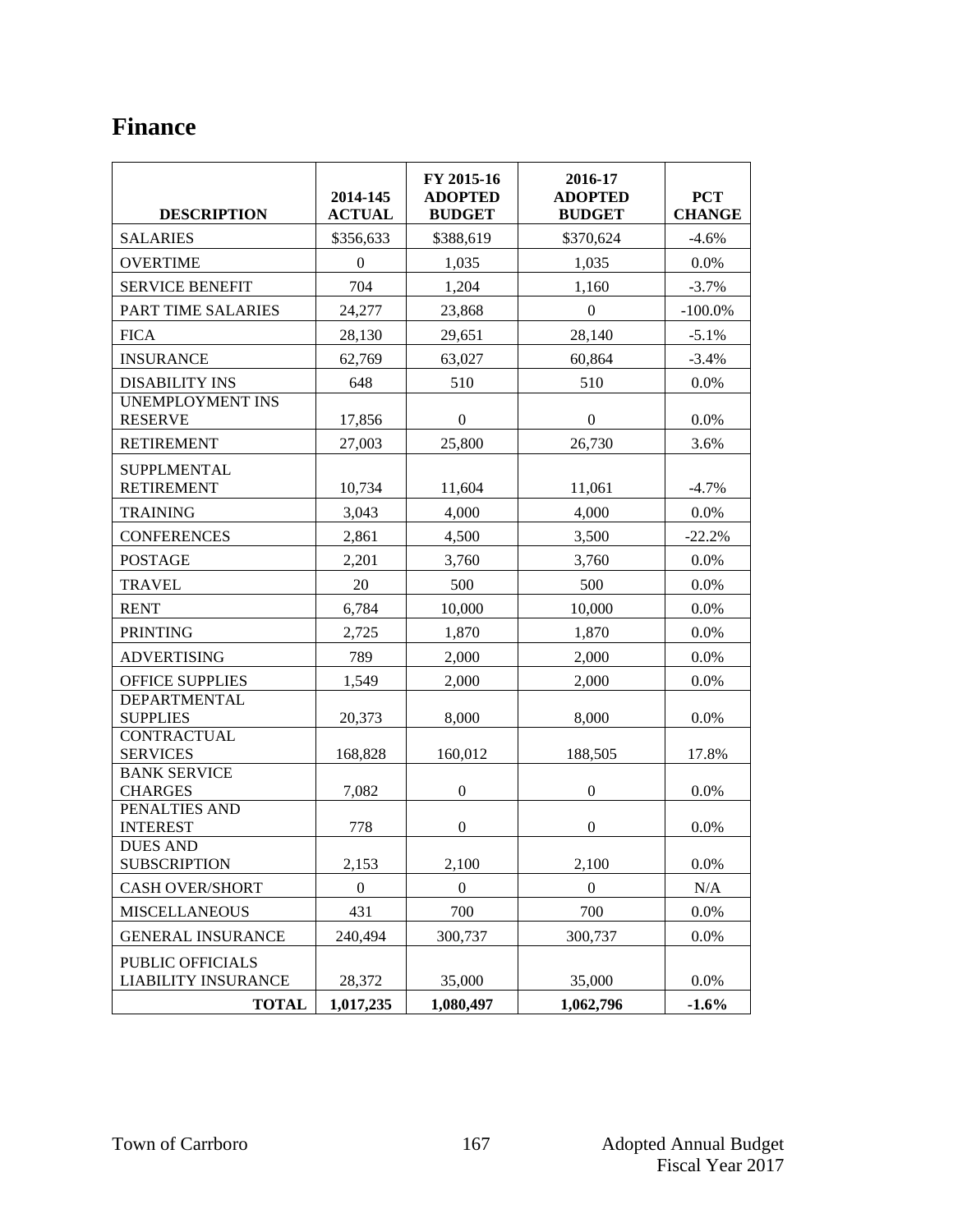### **Human Resources**

| <b>DESCRIPTION</b>                            | 2014-15<br><b>ACTUAL</b> | 2015-16<br><b>ADOPTED</b><br><b>BUDGET</b> | 2016-17<br><b>ADOPTED</b><br><b>BUDGET</b> | <b>PCT</b><br><b>CHANGE</b> |
|-----------------------------------------------|--------------------------|--------------------------------------------|--------------------------------------------|-----------------------------|
| <b>SALARIES</b>                               | \$85,706                 | \$130,674                                  | \$182,081                                  | 39.3%                       |
| <b>SERVICE BENEFIT</b>                        | $\boldsymbol{0}$         | $\mathbf{0}$                               | $\boldsymbol{0}$                           | 0.0%                        |
| TEMP. SALARY                                  | 12,940                   | 15,600                                     | $\mathbf{0}$                               | 0.0%                        |
| <b>FICA</b>                                   | 7,517                    | 11,206                                     | 13,954                                     | 24.5%                       |
| <b>INSURANCE</b>                              | 7,480                    | 20,496                                     | 29,609                                     | 44.5%                       |
| <b>DISABILITY INS</b>                         | 215                      | 102                                        | 175                                        | 71.6%                       |
| <b>RETIREE INSURANCE</b>                      | 204,224                  | 276,000                                    | 276,000                                    | $0.0\%$                     |
| <b>UNEMPLOYMENT</b><br><b>INSURANCE</b>       | $\boldsymbol{0}$         | 5,000                                      | 5,000                                      | 0.0%                        |
| <b>RETIREMENT</b>                             | 6,063                    | 8,716                                      | 13,656                                     | 56.7%                       |
| <b>SUPPLMENTAL</b><br><b>RETIREMENT</b>       | 2,573                    | 3,870                                      | 5,462                                      | 41.1%                       |
| <b>TRAINING</b>                               | 5,497                    | 2.000                                      | 5,800                                      | 190.0%                      |
| <b>EMPLOYEE TUITION</b><br><b>ASSISTANCE</b>  | 3,000                    | 2,250                                      | 2,250                                      | 0.0%                        |
| ORGANIZATIONAL<br><b>DEVELOPMENT</b>          | 13,313                   | 15,000                                     | 15,000                                     | $0.0\%$                     |
| <b>CONFERENCES</b>                            | 680                      | 2,580                                      | 2,000                                      | $-22.5%$                    |
| <b>POSTAGE</b>                                | 43                       | 300                                        | 300                                        | 0.0%                        |
| <b>TRAVEL</b>                                 | 1,448                    | 500                                        | 1,200                                      | 140.0%                      |
| <b>RENT</b>                                   | 1,000                    | $\mathbf{0}$                               | $\mathbf{0}$                               | $0.0\%$                     |
| <b>PRINTING</b>                               | 152                      | 300                                        | 300                                        | $0.0\%$                     |
| <b>ADVERTISING</b>                            | 9,590                    | 10,000                                     | 10,000                                     | $0.0\%$                     |
| <b>OFFICE SUPPLIES</b>                        | 2,775                    | 500                                        | 500                                        | $0.0\%$                     |
| DEPARTMENTAL<br><b>SUPPLIES</b>               | 8,754                    | 1,500                                      | 1,500                                      | $0.0\%$                     |
| <b>CONTRACTUAL</b><br><b>SERVICES</b>         | 24,066                   | 20,000                                     | 40,000                                     | 100.0%                      |
| <b>GO PASSES</b>                              | $\boldsymbol{0}$         | 2,500                                      | 1,500                                      | $-40.0\%$                   |
| <b>DUES AND</b><br><b>SUBSCRIPTION</b>        | 119                      | 500                                        | 1,000                                      | 100.0%                      |
| <b>EMPLOYEE WELLNESS</b><br><b>PROGRAM</b>    | 8,628                    | 5,000                                      | 5,000                                      | 0.0%                        |
| <b>EMPLOYEE</b><br><b>APPRECIATION EVENTS</b> | 1,219                    | 10,000                                     | 12,000                                     | 20.0%                       |
| <b>TOTAL</b>                                  | 407,003                  | 544,594                                    | 624,287                                    | 14.6%                       |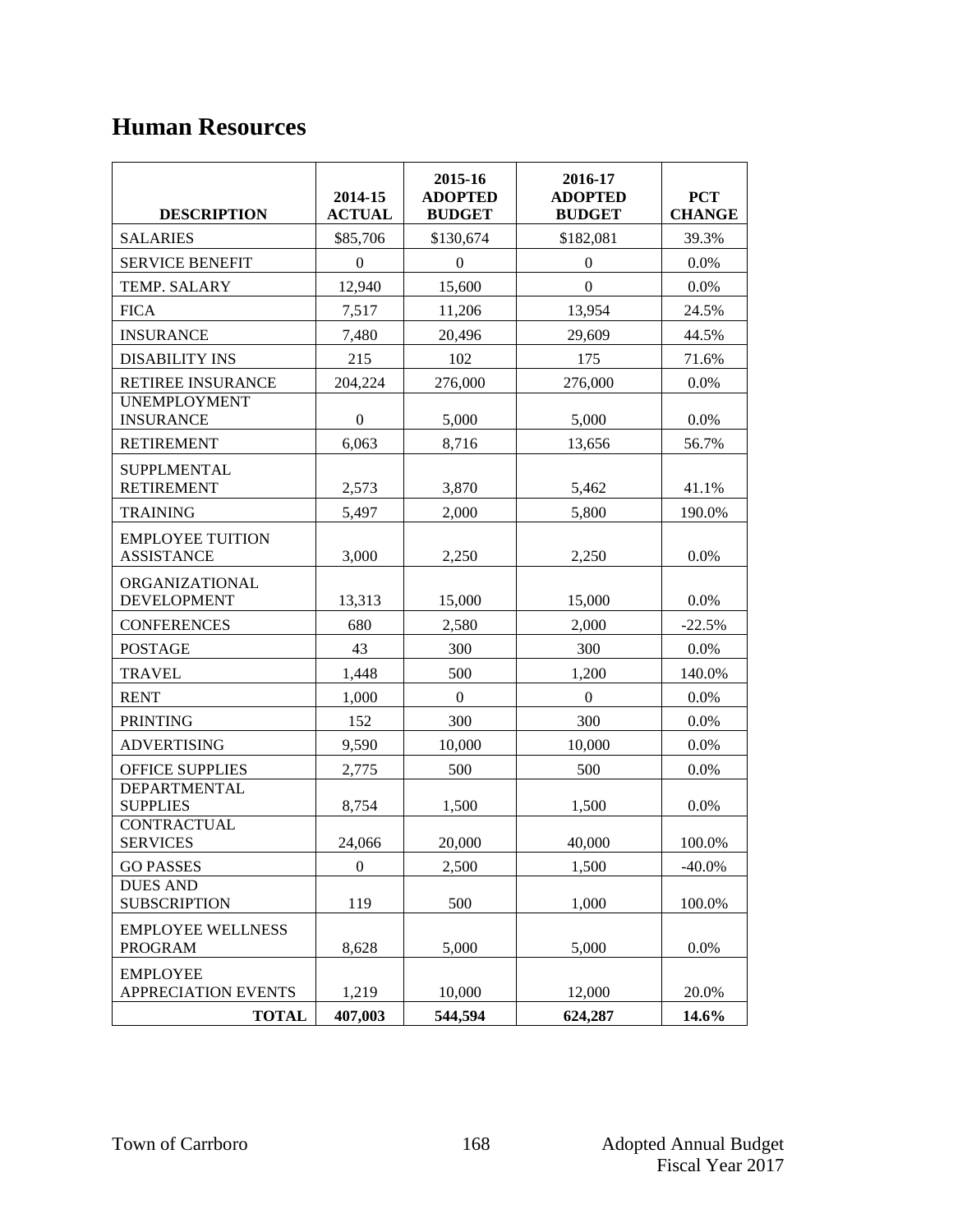## **Information Technology**

| <b>DESCRIPTION</b>                          | 2014-15<br><b>ACTUAL</b> | 2015-16<br><b>ADOPTED</b><br><b>BUDGET</b> | 2016-17<br><b>ADOPTED</b><br><b>BUDGET</b> | <b>PCT</b><br><b>CHANGE</b> |
|---------------------------------------------|--------------------------|--------------------------------------------|--------------------------------------------|-----------------------------|
| <b>SALARIES</b>                             | \$203,768                | \$202,554                                  | \$207,624                                  | 2.5%                        |
| <b>SERVICE BENEFIT</b>                      | 1,774                    | 1,774                                      | 1,774                                      | $0.0\%$                     |
| <b>FICA</b>                                 | 15,208                   | 15,648                                     | 16,036                                     | 2.5%                        |
| <b>INSURANCE</b>                            | 26,839                   | 26,675                                     | 28,345                                     | 6.3%                        |
| <b>DISABILITY INS</b>                       | 450                      | 433                                        | 433                                        | 0.0%                        |
| <b>RETIREMENT</b>                           | 14,543                   | 13,510                                     | 15,053                                     | 11.4%                       |
| <b>SUPPLMENTAL</b><br><b>RETIREMENT</b>     | 6,178                    | 6,077                                      | 6,229                                      | 2.5%                        |
| <b>FIREMENS PENSION</b>                     | 30                       | $\mathbf{0}$                               | $\Omega$                                   | 0.0%                        |
| <b>TRAINING</b>                             | 3,726                    | 7,200                                      | 4,800                                      | $-33.3%$                    |
| <b>CONFERENCES</b>                          | 362                      | 750                                        | 750                                        | $0.0\%$                     |
| <b>TELEPHONE</b>                            | 51,656                   | 75,580                                     | 75,580                                     | $0.0\%$                     |
| <b>TRAVEL</b>                               | 480                      | 500                                        | 500                                        | $0.0\%$                     |
| M & R EQUIPMENT                             | 66,396                   | 32,050                                     | 32,050                                     | $0.0\%$                     |
| <b>MOTOR VEHICLE REPAIR</b>                 | 22                       | 350                                        | 350                                        | $0.0\%$                     |
| <b>FUEL</b>                                 | 307                      | 543                                        | 543                                        | 0.0%                        |
| <b>OFFICE SUPPLIES</b>                      | 2,392                    | 1,000                                      | 1,000                                      | $0.0\%$                     |
| <b>DEPARTMENTAL</b><br><b>SUPPLIES</b>      | 41,794                   | 25,125                                     | 25,125                                     | $0.0\%$                     |
| <b>COMPUTER &amp;</b><br><b>PERIPHERALS</b> | 279,784                  | 298,300                                    | 287,800                                    | $-3.5%$                     |
| <b>CONTRACTUAL</b><br><b>SERVICES</b>       | 477,329                  | 480,810                                    | 551,210                                    | 14.6%                       |
| <b>DUES AND</b><br><b>SUBSCRIPTION</b>      | 405                      | 4,100                                      | 4,100                                      | 0.0%                        |
| <b>EQUIPMENT</b>                            | 60,250                   | 63,750                                     | 92,000                                     | 44.3%                       |
| <b>TOTAL</b>                                | 1,253,692                | 1,256,729                                  | 1,351,302                                  | $7.5\%$                     |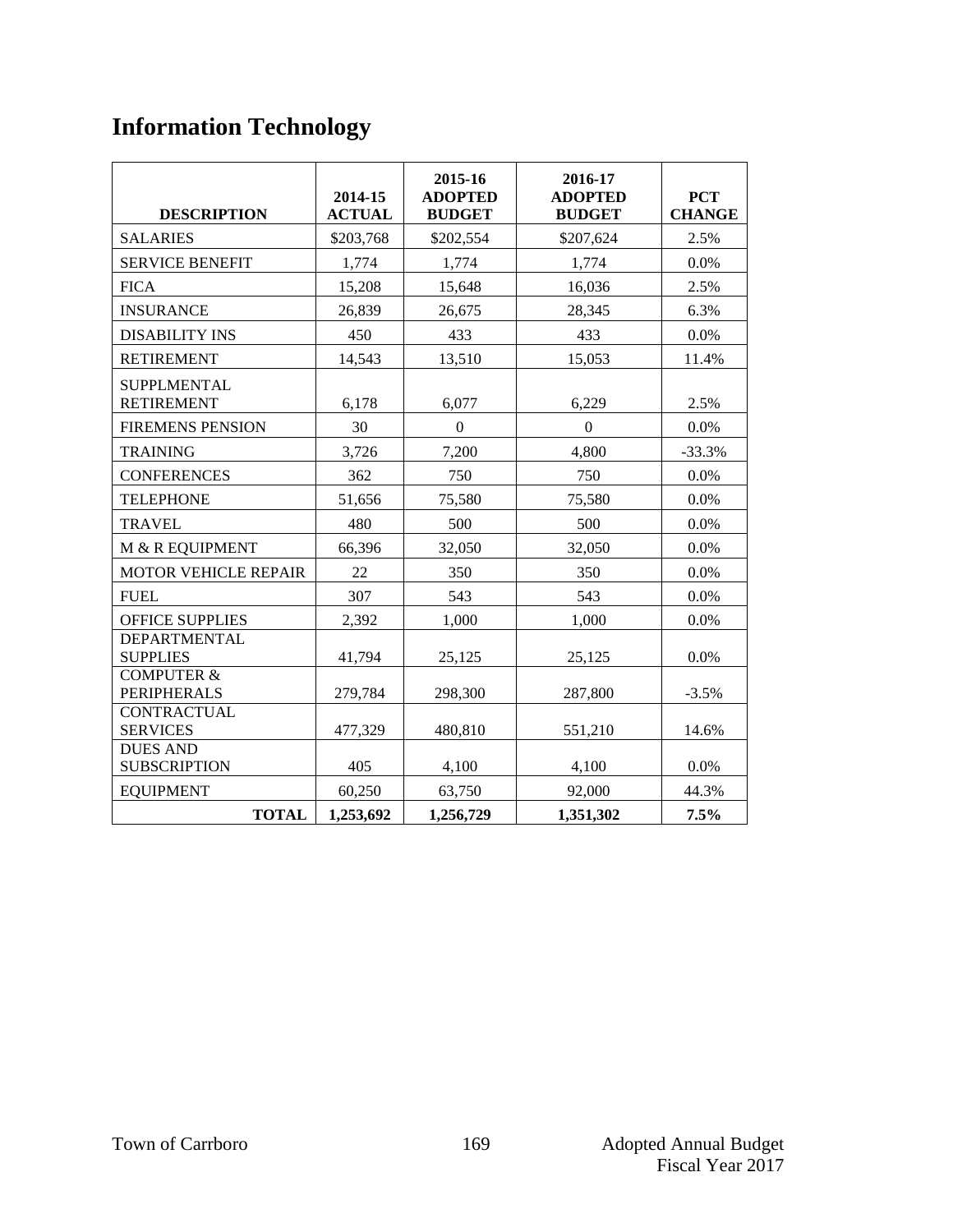## **Police Department**

| <b>DESCRIPTION</b>          | 2014-15<br><b>ACTUAL</b> | 2014-15<br><b>ADOPTED</b><br><b>BUDGET</b> | 2016-17<br><b>ADOPTED</b><br><b>BUDGET</b> | <b>PCT</b><br><b>CHANGE</b> |
|-----------------------------|--------------------------|--------------------------------------------|--------------------------------------------|-----------------------------|
| <b>SALARIES</b>             | \$1,950,332              | \$2,011,804                                | \$2,029,980                                | 0.9%                        |
| <b>OVERTIME</b>             | 32,937                   | \$41,625                                   | 41,625                                     | 0.0%                        |
| <b>SERVICE BENEFIT</b>      | 11,867                   | 10,876                                     | 10,748                                     | $-1.2%$                     |
| <b>TEMP. SALARY</b>         | $-95$                    | $\mathbf{0}$                               | $\Omega$                                   | 0.0%                        |
| <b>FICA</b>                 | 155,130                  | 154,735                                    | 159,495                                    | 3.1%                        |
| <b>INSURANCE</b>            | 379,556                  | 388,190                                    | 406,742                                    | 4.8%                        |
| <b>DISABILITY INS</b>       | 2,053                    | 2,240                                      | 2,194                                      | $-2.1%$                     |
| <b>RETIREMENT</b>           | 147,959                  | 142,826                                    | 163,954                                    | 14.8%                       |
| <b>SUPPLMENTAL</b>          |                          |                                            |                                            |                             |
| <b>RETIREMENT</b>           | 98,037                   | 98,375                                     | 103,548                                    | 5.3%                        |
| <b>EARLY SEPARATION</b>     |                          |                                            |                                            |                             |
| <b>ALLOWANCE</b>            | 131,672                  | 141,757                                    | 136,923                                    | $-3.4%$                     |
| <b>TRAINING</b>             | 50,108                   | 58,400                                     | 41,750                                     | $-28.5%$                    |
| <b>CONFERENCES</b>          | 685                      | 2,300                                      | 3,000                                      | 30.4%                       |
| <b>POSTAGE</b>              | 658                      | 650                                        | 650                                        | 0.0%                        |
| <b>TELEPHONE</b>            | 12,776                   | 16,020                                     | 17,120                                     | 6.9%                        |
| <b>TRAVEL</b>               | $\boldsymbol{0}$         | 250                                        | 250                                        | 0.0%                        |
| M & R EQUIPMENT             | 6,827                    | 7,670                                      | 7,670                                      | 0.0%                        |
| <b>MOTOR VEHICLE REPAIR</b> | 49,793                   | 42,670                                     | 45,992                                     | 7.8%                        |
| <b>RENT</b>                 | 1,699                    | 2,024                                      | 4,100                                      | 102.6%                      |
| <b>PRINTING</b>             | 63                       | 1,140                                      | 1,140                                      | 0.0%                        |
| <b>FUEL</b>                 | 70,821                   | 104,798                                    | 65,000                                     | $-38.0%$                    |
| <b>OFFICE SUPPLIES</b>      | 2,058                    | 4,059                                      | 4,059                                      | 0.0%                        |
| <b>CANINE SUPPLIES</b>      | 3,450                    | 3,500                                      | 3,500                                      | 0.0%                        |
| DEPARTMENTAL                |                          |                                            |                                            |                             |
| <b>SUPPLIES</b>             | 30,247                   | 43,754                                     | 43,754                                     | 0.0%                        |
| DEPARTMENTAL                |                          |                                            |                                            |                             |
| <b>SUPPLIES (ABC Grant)</b> | 16,000                   | $\boldsymbol{0}$                           | $\boldsymbol{0}$                           | 0.0%                        |
| <b>VEHICLE SUPPLIES</b>     | 529                      | 9,525                                      | 9,525                                      | 0.0%                        |
| <b>UNIFORMS</b>             | 36,540                   | 53,122                                     | 56,096                                     | 5.6%                        |
| <b>SEIZURES EXPENSE</b>     | 8,962                    | $\boldsymbol{0}$                           | $\boldsymbol{0}$                           | 0.0%                        |
| FEDERAL SEIZURE             |                          |                                            |                                            |                             |
| <b>EXPENSES</b>             | 60,742                   | $\boldsymbol{0}$                           | $\boldsymbol{0}$                           | 0.0%                        |
| <b>COFFEE WITH A COP</b>    | 421                      | 500                                        | 1,000                                      | 100.0%                      |
| CONTRACTUAL                 |                          |                                            |                                            |                             |
| <b>SERVICES</b>             | 93,708                   | 108,825                                    | 144,398                                    | 32.7%                       |
| <b>DUES AND</b>             |                          |                                            |                                            |                             |
| <b>SUBSCRIPTION</b>         | 3,164                    | 4,476                                      | 4,656                                      | 4.0%                        |
| PRECIOUS METALS             |                          |                                            |                                            |                             |
| <b>DEALERS</b>              | $\overline{0}$           | $\boldsymbol{0}$                           | 200                                        | N/A                         |
| <b>CASH OVER SHORT</b>      | $\Omega$                 | $\Omega$                                   | $\Omega$                                   | N/A                         |
| <b>MISCELLANEOUS</b>        | 7,200                    | 5,500                                      | 5,500                                      | 0.0%                        |
| <b>MEDICAL EXAMS</b>        | $\Omega$                 | 9,165                                      | 9,165                                      | 0.0%                        |
| <b>VEHICLES</b>             | 142,886                  | 239,412                                    | 287,496                                    | 20.1%                       |
| <b>TOTAL</b>                | 3,508,783                | 3,710,188                                  | 3,811,230                                  | 2.7%                        |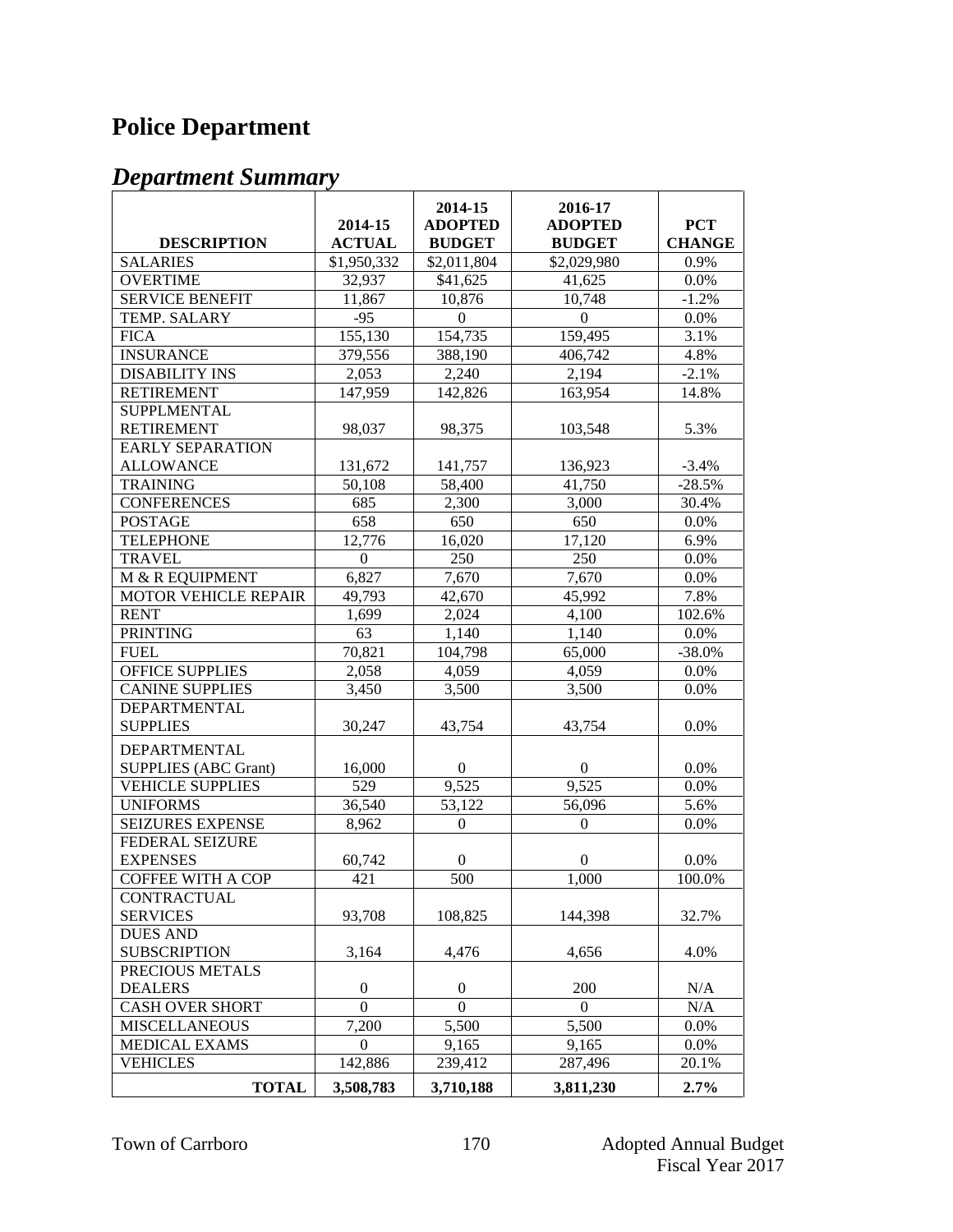## **Fire and Rescue**

|                                          | 2014-15          | 2015-16<br><b>ADOPTED</b> | 2016-17                         | <b>PCT</b>    |
|------------------------------------------|------------------|---------------------------|---------------------------------|---------------|
| <b>DESCRIPTION</b>                       | <b>ACTUAL</b>    | <b>BUDGET</b>             | <b>ADOPTED</b><br><b>BUDGET</b> | <b>CHANGE</b> |
| <b>SALARIES</b>                          | \$1,765,762      | \$1,649,986               | \$1,738,982                     | 5.4%          |
| <b>OVERTIME</b>                          | 35,083           | \$32,000                  | 32,000                          | 0.0%          |
| <b>SERVICE BENEFIT</b>                   | 11,984           | 11,488                    | 11,488                          | 0.0%          |
| <b>SHIFT WAGES</b>                       | 109,465          | \$79,987                  | 79,987                          | 0.0%          |
| PART TIME SALARIES                       | $-124$           | \$0                       | $\boldsymbol{0}$                | N/A           |
| <b>FICA</b>                              | 139,077          | 127,114                   | 134,128                         | 5.5%          |
| <b>INSURANCE</b>                         | 348,539          | 337,540                   | 376,354                         | 11.5%         |
| <b>DISABILITY INS</b>                    | 1,967            | 1,384                     | 1,394                           | 0.7%          |
| <b>RETIREMENT</b>                        | 133,040          | 109,870                   | 130,424                         | 18.7%         |
| <b>SUPPLMENTAL</b><br><b>RETIREMENT</b>  | 56,551           | 49,417                    | 52,169                          | 5.6%          |
| <b>FIREMENS PENSION</b>                  | 1,869            | \$2,610                   | 2,640                           | 1.1%          |
| <b>TRAINING</b>                          | 32,814           | 35,540                    | 23,500                          | $-33.9%$      |
| <b>CONFERENCES</b>                       | $\boldsymbol{0}$ | 1,500                     | 1,500                           | 0.0%          |
| <b>POSTAGE</b>                           | 457              | 320                       | 250                             | $-21.9%$      |
| <b>TELEPHONE</b>                         | 4,415            | 5,250                     | 4,400                           | 0.0%          |
| <b>TRAVEL</b>                            | $\mathbf{0}$     | $\overline{0}$            | $\boldsymbol{0}$                | 0.0%          |
| M & R EQUIPMENT                          | 31,258           | 37,615                    | 35,150                          | $-6.6%$       |
| <b>MOTOR VEHICLE</b>                     |                  |                           |                                 |               |
| <b>REPAIR</b>                            | 24,826           | 31,750                    | 31,250                          | $-1.6%$       |
| <b>PRINTING</b>                          | $\boldsymbol{0}$ | 1,150                     | 700                             | $-39.1%$      |
| <b>FUEL</b>                              | 32,786           | 41,693                    | 25,000                          | $-40.0\%$     |
| <b>OFFICE SUPPLIES</b>                   | 2,077            | 5,000                     | 2,956                           | $-40.9%$      |
| <b>DEPARTMENTAL</b><br><b>SUPPLIES</b>   | 71,381           | 71,326                    | 50,000                          | $-29.9%$      |
| <b>DEPT SUPPLIES-CAR</b><br><b>SEATS</b> | 2,466            | 2,500                     | 2,500                           | 0.0%          |
| <b>VEHICLE SUPPLIES</b>                  | 1,006            | $\boldsymbol{0}$          | $\mathbf{0}$                    | N/A           |
| <b>FURNITURE &amp;</b>                   |                  |                           |                                 |               |
| <b>EQUIPMENT NON-CAP</b>                 | $\boldsymbol{0}$ | 4,500                     | 3,000                           | $-33.3%$      |
| <b>MEDICAL SUPPLIES</b>                  | 9,425            | 13,560                    | 10,000                          | $-26.3%$      |
| <b>UNIFORMS</b><br><b>CONTRACTUAL</b>    | 32,162           | 46,622                    | 47,017                          | 0.8%          |
| <b>SERVICES</b>                          | 35,143           | 14,029                    | 20,732                          | 47.8%         |
| <b>DUES AND</b><br><b>SUBSCRIPTION</b>   | 4,727            | 5,000                     | 5,000                           | 0.0%          |
| <b>MEDICAL EXAMS</b>                     | 10,259           | 10,080                    | 10,500                          | 4.2%          |
| PROGRAM INSURANCE                        | 1,240            | 3,044                     | 3,044                           | 0.0%          |
| <b>TOTAL</b>                             | 2,899,652        | 2,731,875                 | 2,836,065                       | 3.8%          |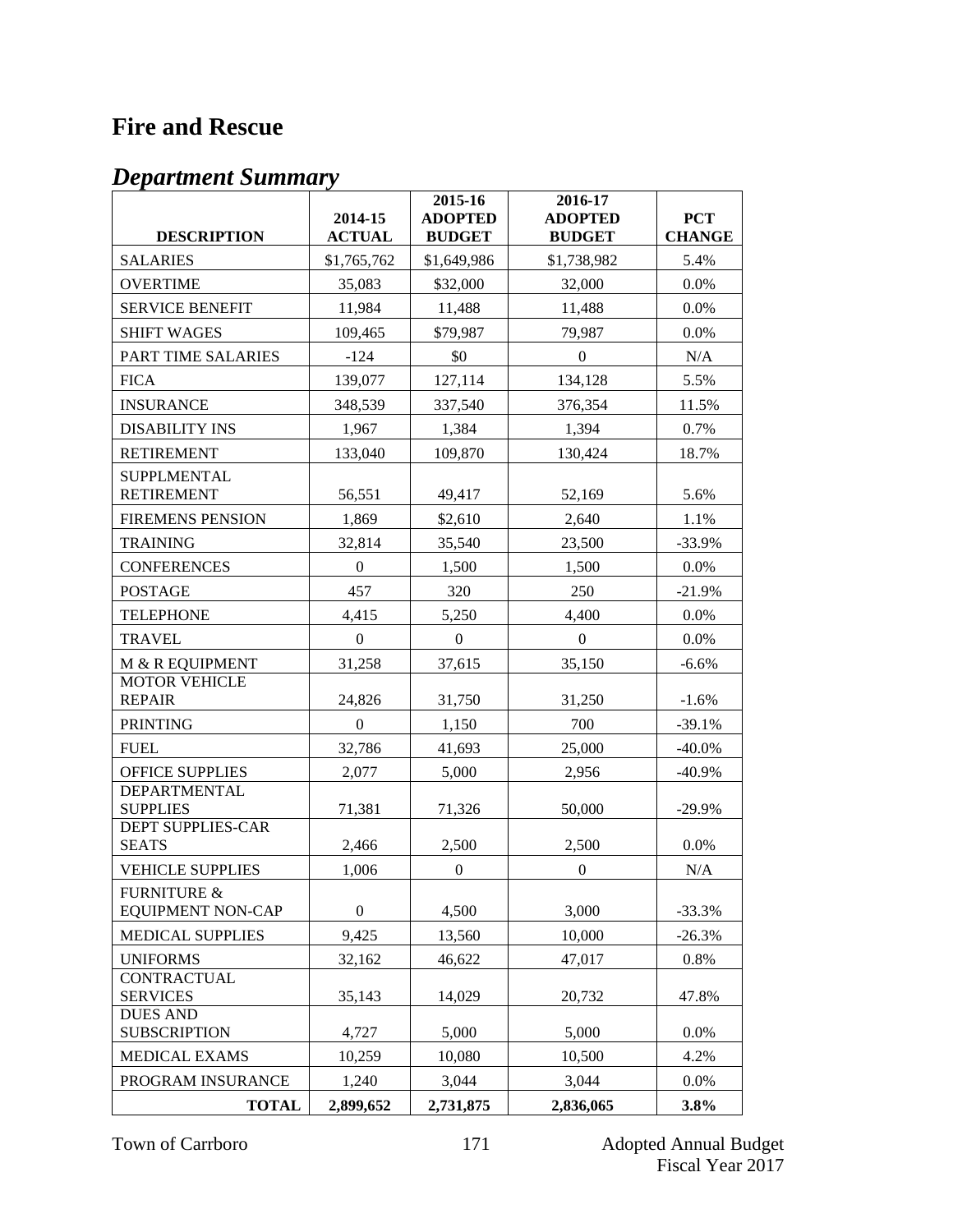## **Planning**

| <b>DESCRIPTION</b>                          | 2014-15<br><b>ACTUAL</b> | 2015-16<br><b>ADOPTED</b><br><b>BUDGET</b> | 2016-17<br><b>ADOPTED</b><br><b>BUDGET</b> | <b>PCT</b><br><b>CHANGE</b> |
|---------------------------------------------|--------------------------|--------------------------------------------|--------------------------------------------|-----------------------------|
| <b>SALARIES</b>                             | \$760,455                | \$803,691                                  | \$804,393                                  | 0.1%                        |
| <b>SERVICE BENEFIT</b>                      | 5,576                    | 5,576                                      | 5,576                                      | 0.0%                        |
| PART TIME SALARIES                          | $\theta$                 | $\theta$                                   | 24,182                                     | N/A                         |
| FICA                                        | 55,466                   | 61,912                                     | 63,913                                     | 3.2%                        |
| <b>INSURANCE</b>                            | 128,394                  | 130,609                                    | 138,653                                    | 6.2%                        |
| DISABILITY INS                              | 1,455                    | 1,204                                      | 1,191                                      | $-1.1%$                     |
| <b>RETIREMENT</b>                           | 54,184                   | 53,517                                     | 60,956                                     | 13.9%                       |
| SUPPLMENTAL RETIREMENT                      | 23,014                   | 24,071                                     | 24,152                                     | 0.3%                        |
| TRAINING                                    | 3,359                    | 11,800                                     | 6,850                                      | $-41.9%$                    |
| <b>CONFERENCES</b>                          | 3,563                    | 6,051                                      | 4,300                                      | $-28.9%$                    |
| POSTAGE                                     | 457                      | 1,100                                      | 1,100                                      | $0.0\%$                     |
| <b>TELEPHONE</b>                            | 1,384                    | 1,600                                      | 1,600                                      | 0.0%                        |
| TRAVEL                                      | 183                      | 1,550                                      | 850                                        | $-45.2%$                    |
| M & R EQUIPMENT                             | $\boldsymbol{0}$         | 730                                        | 500                                        | $-31.5%$                    |
| MOTOR VEHICLE REPAIR                        | 931                      | 1,900                                      | 1,700                                      | $-10.5%$                    |
| <b>RENT</b>                                 | 5,068                    | 5,500                                      | 5,500                                      | $0.0\%$                     |
| PRINTING                                    | 1,816                    | 3,500                                      | 3,900                                      | 11.4%                       |
| <b>ADVERTISING</b>                          | 1,231                    | 3,000                                      | 2,900                                      | $-3.3%$                     |
| FUEL                                        | 2,002                    | 3,161                                      | 2,000                                      | $-36.7%$                    |
| <b>OFFICE SUPPLIES</b>                      | $\overline{0}$           | 1,575                                      | 1,575                                      | 0.0%                        |
| DEPARTMENTAL SUPPLIES                       | 3,870                    | 8,400                                      | 6,200                                      | $-26.2%$                    |
| <b>UNIFORMS</b>                             | 258                      | 1,400                                      | 1,100                                      | $-21.4%$                    |
| <b>CONTRACTUAL SERVICES</b>                 | 48,272                   | 54,670                                     | 55,000                                     | 0.6%                        |
| ENGINEERING SERVICES                        | 99,716                   | 100,000                                    | 135,000                                    | 35.0%                       |
| <b>BICYCLE FRIENDLY</b><br><b>COMMUNITY</b> | $\boldsymbol{0}$         | $\boldsymbol{0}$                           | 28,050                                     | N/A                         |
| DUES AND SUBSCRIPTION                       | 3,337                    | 3,730                                      | 3,740                                      | 0.3%                        |
| <b>MISCELLANEOUS</b>                        | $\theta$                 | 60,000                                     | $\theta$                                   | $-100.0\%$                  |
| <b>TOTAL</b>                                | 1,203,988                | 1,350,247                                  | 1,384,881                                  | 2.6%                        |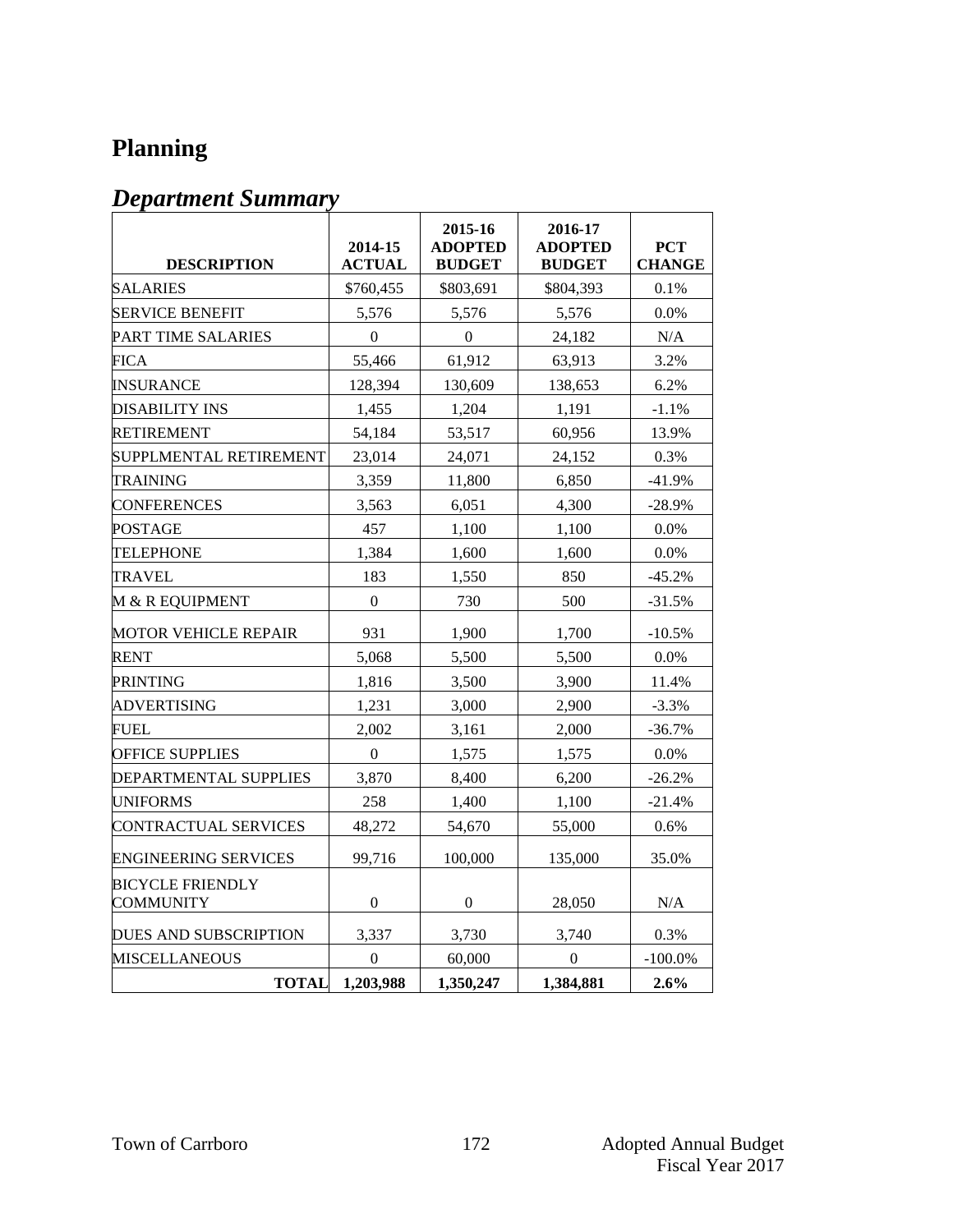## **Transportation**

| <b>DESCRIPTION</b>          | 2014-15<br><b>ACTUAL</b> | 2014-15<br><b>ADOPTED</b><br><b>BUDGET</b> | 2016-17<br><b>ADOPTED</b><br><b>BUDGET</b> | <b>PCT</b><br><b>CHANGE</b> |
|-----------------------------|--------------------------|--------------------------------------------|--------------------------------------------|-----------------------------|
| <b>CONTRACTUAL SERVICES</b> | \$1,472,508              | \$1,540,288                                | \$1,636,688                                | 6.3%                        |
| <b>VEHICLES</b>             |                          |                                            | 83,600                                     | N/A                         |
| <b>TOTAL</b>                | 1,472,508                | 1,540,288                                  | 1,720,288                                  | 11.7%                       |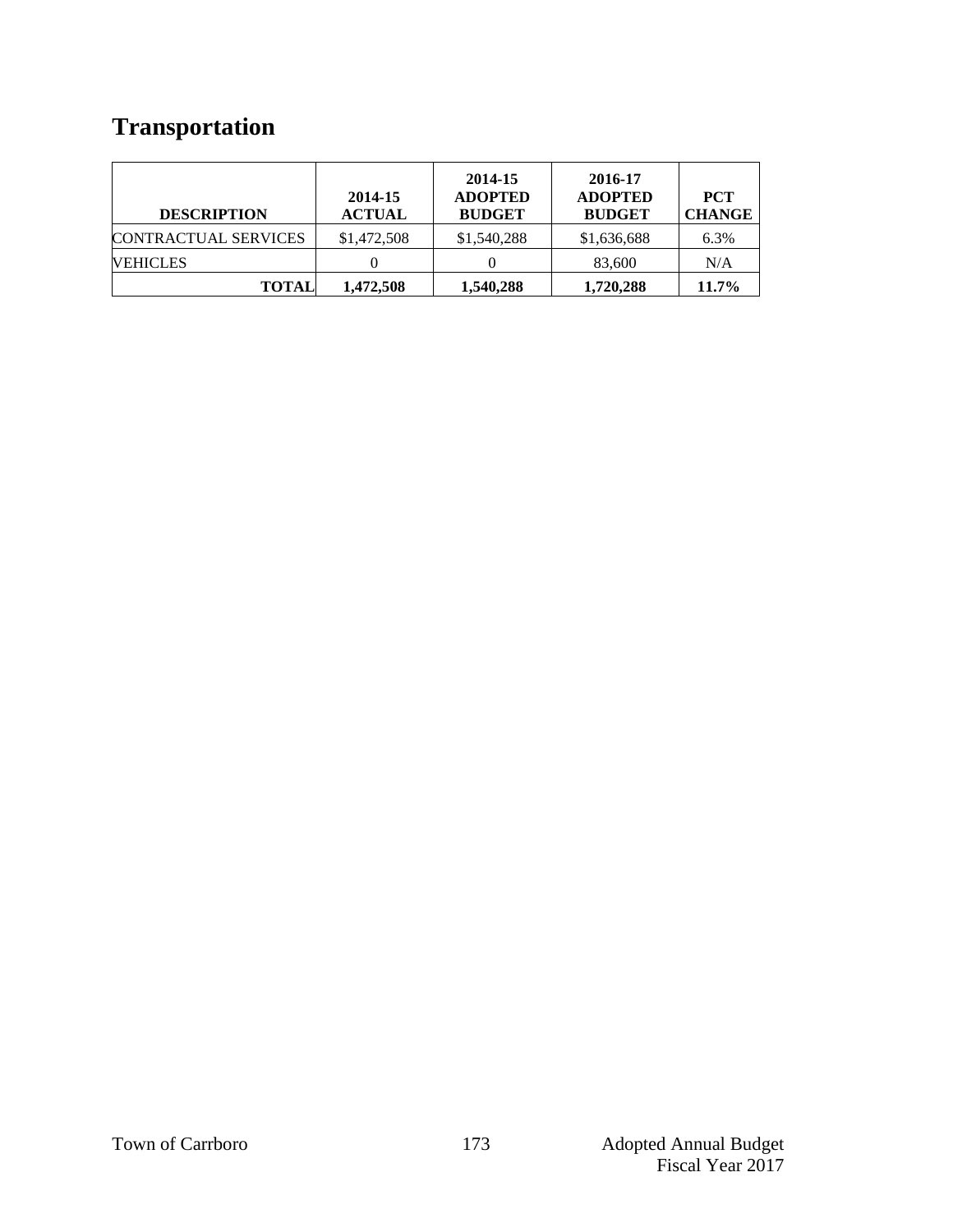### **Public Works**

|                                  |                | 2015-16          | 2016-17        |                   |
|----------------------------------|----------------|------------------|----------------|-------------------|
|                                  | 2014-15        | <b>ADOPTED</b>   | <b>ADOPTED</b> | <b>PCT</b>        |
| <b>DESCRIPTION</b>               | <b>ACTUAL</b>  | <b>BUDGET</b>    | <b>BUDGET</b>  | <b>CHANGE</b>     |
| <b>SALARIES</b>                  | \$1,354,937    | \$1,432,137      | 1,413,856      | $-1.3%$           |
| <b>OVERTIME</b>                  | 14,007         | 11,800           | 12,000         | 1.7%              |
| <b>SERVICE BENEFIT</b>           | 9,387          | 9.387            | 8,475          | $-9.7%$           |
| TEMP. SALARY                     | 4,001          | $\boldsymbol{0}$ | $\mathbf{0}$   | 0.0%              |
| <b>FICA</b>                      | 98,815         | 111,318          | 110,142        | $-1.1%$           |
| <b>INSURANCE</b>                 | 309,248        | 321,459          | 345,152        | 7.4%              |
| <b>DISABILITY INS</b>            | 2,823          | 1,849            | 1,849          | 0.0%              |
| <b>RETIREMENT</b>                | 97,656         | 96,358           | 103,008        | 6.9%              |
|                                  |                |                  |                |                   |
| SUPPLMENTAL                      |                |                  |                |                   |
| <b>RETIREMENT</b>                | 41,462         | 42,948           | 42,471         | $\textbf{-1.1}\%$ |
| <b>TRAINING</b>                  | 3,778          | 11,750           | 9,000          | $-23.4%$          |
| <b>COMMERCIAL DRIVERS</b>        |                |                  |                |                   |
| <b>LICENSE</b>                   | 155            | 425              | 1,050          | 147.1%            |
| PROFESSIONAL SERVICES            | 26,910         | 20,000           | 17,000         | $-15.0%$          |
| <b>CONFERENCES</b>               | $\mathbf{0}$   | 1.000            | 1,000          | 0.0%              |
| <b>POSTAGE</b>                   | 66             | 200              | 200            | 0.0%              |
| <b>TELEPHONE</b>                 | 8,808          | 7,420            | 7,420          | 0.0%              |
| M & R EQUIPMENT                  | 43,663         | 29,200           | 27,000         | $-7.5%$           |
| <b>M AND R BUILDINGS</b>         | 113,154        | 118,400          | 118,700        | 0.3%              |
| M & R PARKS                      | 962            | 2,500            | 2,500          | 0.0%              |
| M & R GROUNDS                    | 1.490          | 1,200            | 1,200          | 0.0%              |
| <b>MOTOR VEHICLE REPAIR</b>      | 122,335        | 95,390           | 105,444        | 10.5%             |
| <b>RENT</b>                      | 4,965          | 7,000            | 10,600         | 51.4%             |
| <b>PRINTING</b>                  | 2,040          | 4,595            | 4,595          | 0.0%              |
| <b>ADVERTISING</b>               | 153            | 500              | 500            | 0.0%              |
| <b>UTILITIES</b>                 | 294.412        | 313,516          | 317,405        | 1.2%              |
| <b>PARK UTILITIES</b>            | 34,767         | 41,850           | 41,850         | 0.0%              |
| <b>FUEL</b>                      | 114,401        | 151,988          | 80,000         | $-47.4%$          |
| FUEL SYSTEM                      | 840            | 900              | 900            | 0.0%              |
| OFFICE SUPPLIES                  | 3,764          | 5,000            | 5,000          | 0.0%              |
| DEPARTMENTAL SUPPLIES            | 111,550        | 154,460          | 131,305        | $-15.0%$          |
| <b>PARK SUPPLIES</b>             | 32,582         | 41,450           | 58,500         | 41.1%             |
| PURCHASE FOR RESALE              | $\mathbf{0}$   | 9,530            | 9,700          | 1.8%              |
| YARD WASTE CARTS                 | $\mathbf{0}$   | 5,500            | 4,850          | $-11.8%$          |
| <b>VEHICLE SUPPLIES</b>          | 2,188          | 3,593            | 6,508          | 81.1%             |
| <b>FURNITURE &amp; EQUIPMENT</b> |                |                  |                |                   |
| NON-CAP                          | $\overline{0}$ | $\overline{0}$   | 21,219         | N/A               |
| <b>UNIFORMS</b>                  | 10,578         | 14,538           | 15,738         | 8.3%              |
| <b>CONTRACTUAL SERVICES</b>      | 288,484        | 345,189          | 241,366        | $-30.1%$          |
| <b>LANDFILL FEES</b>             | 295,374        | 309,867          | 310,900        | 0.3%              |
| PENALTIES AND INTEREST           | 23,433         | $\overline{0}$   | $\overline{0}$ | 0.0%              |
| DUES AND SUBSCRIPTION            | 1.986          | 2,400            | 2,200          | $-8.3%$           |
| <b>MISCELLANEOUS</b>             | 292            | $\overline{0}$   | $\Omega$       | 0.0%              |
| <b>OWASA SEWER FEE</b>           |                |                  |                |                   |
| REIMBURSEMENT                    | 6,000          | $\overline{0}$   | $\mathbf{0}$   | 0.0%              |
| <b>EQUIPMENT</b>                 | 204,477        | 407,768          | 110,898        | $-72.8%$          |
| <b>VEHICLES</b>                  | 298,957        | $\overline{0}$   | 26,195         | $\rm N/A$         |
| OTHER CAPITAL ASSETS             | 408,668        | $\Omega$         | $\Omega$       | N/A               |
| <b>TOTAL</b>                     | 4,393,567      | 4,134,385        | 3,727,696      | $-9.8%$           |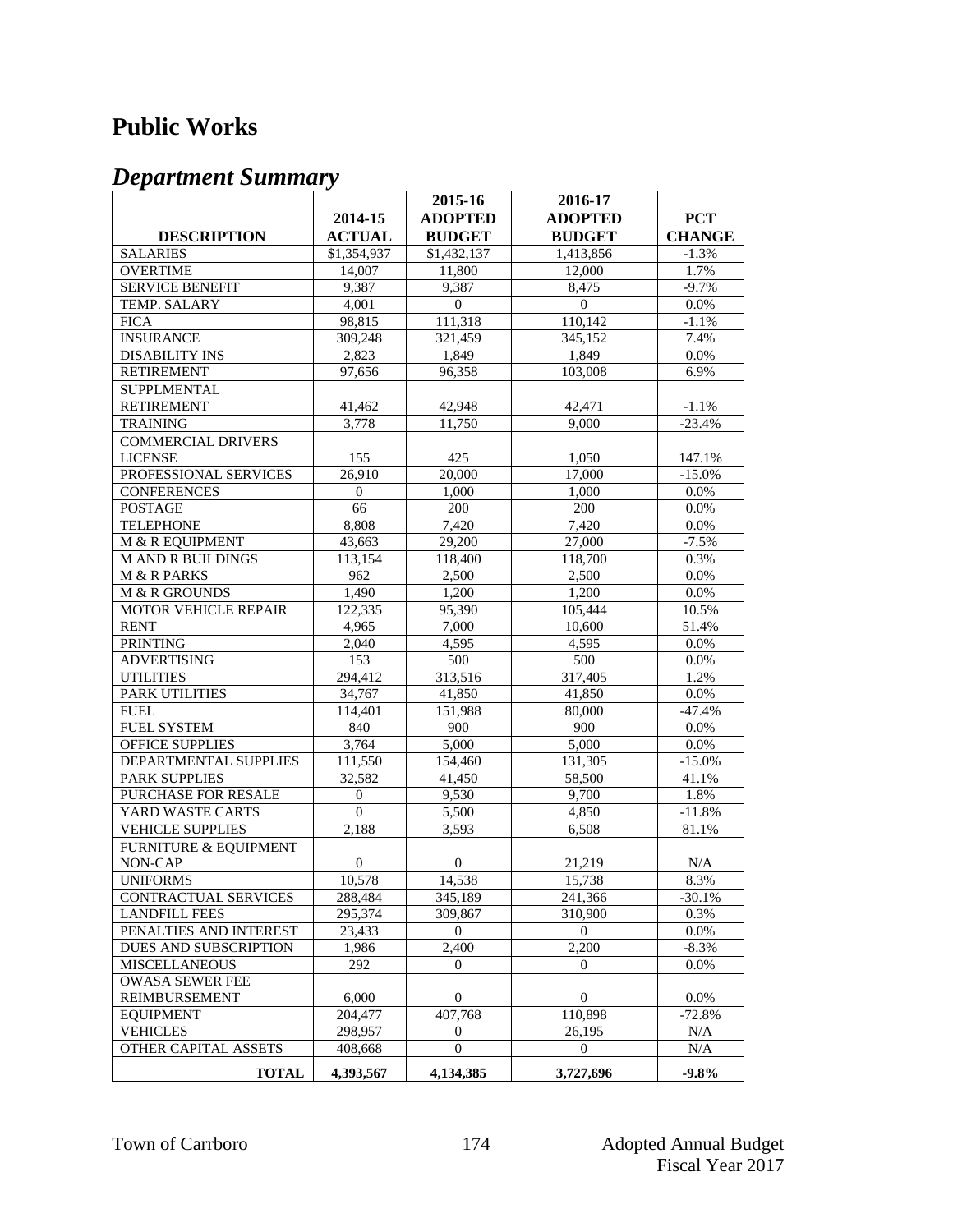#### **Recreation and Parks**

|                                  |               | 2015-16        | 2016-17        |               |
|----------------------------------|---------------|----------------|----------------|---------------|
|                                  | 2014-15       | <b>ADOPTED</b> | <b>ADOPTED</b> | <b>PCT</b>    |
| <b>DESCRIPTION</b>               | <b>ACTUAL</b> | <b>BUDGET</b>  | <b>BUDGET</b>  | <b>CHANGE</b> |
| <b>SALARIES</b>                  | \$559,136     | \$611,921      | \$630,229      | 3.0%          |
| <b>SERVICE BENEFIT</b>           | 4,298         | 4,298          | 4,298          | 0.0%          |
| PART TIME SALARIES               | 79,892        | 52,707         | 53,762         | 2.0%          |
| TEMP. SALARY                     | 186.883       | 251,038        | 251,038        | 0.0%          |
| FICA                             | 61,633        | 67,721         | 71,935         | 6.2%          |
| <b>INSURANCE</b>                 | 119,193       | 122,461        | 134,294        | 9.7%          |
| <b>DISABILITY INS</b>            | 1,059         | 703            | 776            | 10.4%         |
| <b>RETIREMENT</b>                | 45.545        | 44,331         | 49,584         | 11.8%         |
| SUPPLMENTAL RETIREMENT           | 16,932        | 19,940         | 20,517         | 2.9%          |
| <b>TRAINING</b>                  | 1,131         | 5,300          | 3,529          | $-33.4%$      |
| PROFESSIONAL SERVICES            | \$556         | \$7,000        | \$2,000        | $-71.4%$      |
| <b>CONFERENCES</b>               | 3,910         | 6,329          | 5,671          | $-10.4%$      |
| <b>POSTAGE</b>                   | 7,307         | 7,440          | 7,440          | 0.0%          |
| <b>TELEPHONE</b>                 | 959           | 1,190          | 1,190          | 0.0%          |
| <b>TRAVEL</b>                    | 630           | 800            | 800            | 0.0%          |
| M & R EQUIPMENT                  | 615           | 1,790          | 1,790          | 0.0%          |
| <b>MANDRBUILDINGS</b>            | 42.653        | 49,902         | 49,902         | 0.0%          |
| M & R PARKS                      | 1,372         | 3,920          | \$3,920        | 0.0%          |
| <b>MOTOR VEHICLE REPAIR</b>      | 967           | 1,050          | \$1,050        | 0.0%          |
| RENT                             | 29,680        | 56,350         | 56,350         | 0.0%          |
| <b>PRINTING</b>                  | 9,641         | 19,515         | 15,000         | $-23.1%$      |
| <b>ADVERTISING</b>               | 2,407         | 3,910          | 3,910          | 0.0%          |
| FUEL                             | 1,268         | 1,916          | 1.000          | $-47.8%$      |
| <b>OFFICE SUPPLIES</b>           | 2,242         | 3,600          | 3,000          | $-16.7%$      |
| DEPARTMENTAL SUPPLIES            | 44,156        | 56,985         | 45,000         | $-21.0%$      |
| <b>UNIFORMS</b>                  | 19,178        | 25,542         | 20,000         | $-21.7%$      |
| <b>FURNITURE &amp; EQUIPMENT</b> |               |                |                |               |
| NON-CAP                          | $\mathbf{0}$  | $\overline{0}$ | 10,000         | N/A           |
| CONTRACTUAL SERVICES             | 104,724       | 113,696        | 123,696        | 8.8%          |
| <b>COMMUNITY EVENTS</b>          | 185           | $\mathbf{0}$   | $\overline{0}$ | 0.0%          |
| <b>COMMUNITY EVENTS-</b>         |               |                |                |               |
| <b>CARRBORO DAY</b>              | 6,700         | 9,200          | 9,200          | 0.0%          |
| <b>COMMUNITY EVENTS-MUSIC</b>    |               |                |                |               |
| <b>FEST</b>                      | 42,771        | 35.500         | 35,500         | 0.0%          |
| <b>COMMUNITY EVENTS-</b>         |               |                |                |               |
| POETRY ALIVE                     | 4,653         | 4,250          | 4,250          | 0.0%          |
| COMMUNITY EVENTS-JULY            |               |                |                |               |
| 4TH                              | 18,082        | 20,000         | 20,000         | 0.0%          |
| <b>COMMUNITY EVENTS-FILM</b>     |               |                |                |               |
| <b>FEST</b>                      | 17,974        | 13,950         | 13,950         | 0.0%          |
| COMMUNITY EVENTS - OPEN          |               |                |                |               |
| <b>STREETS</b>                   | 4,111         | 10,000         | 10,000         | 0.0%          |
| <b>DUES AND SUBSCRIPTION</b>     | 2,306         | 3,978          | 3,000          | $-24.6%$      |
| <b>CASH OVER/SHORT</b>           | 1             | $\theta$       | 0              | 0.0%          |
| OTHER CAPITAL ASSETS             | 51,820        | $\mathbf{0}$   | $\theta$       | 0.0%          |
|                                  |               |                |                |               |
| <b>TOTAL</b>                     | 1,496,572     | 1,638,233      | 1,667,581      | 1.8%          |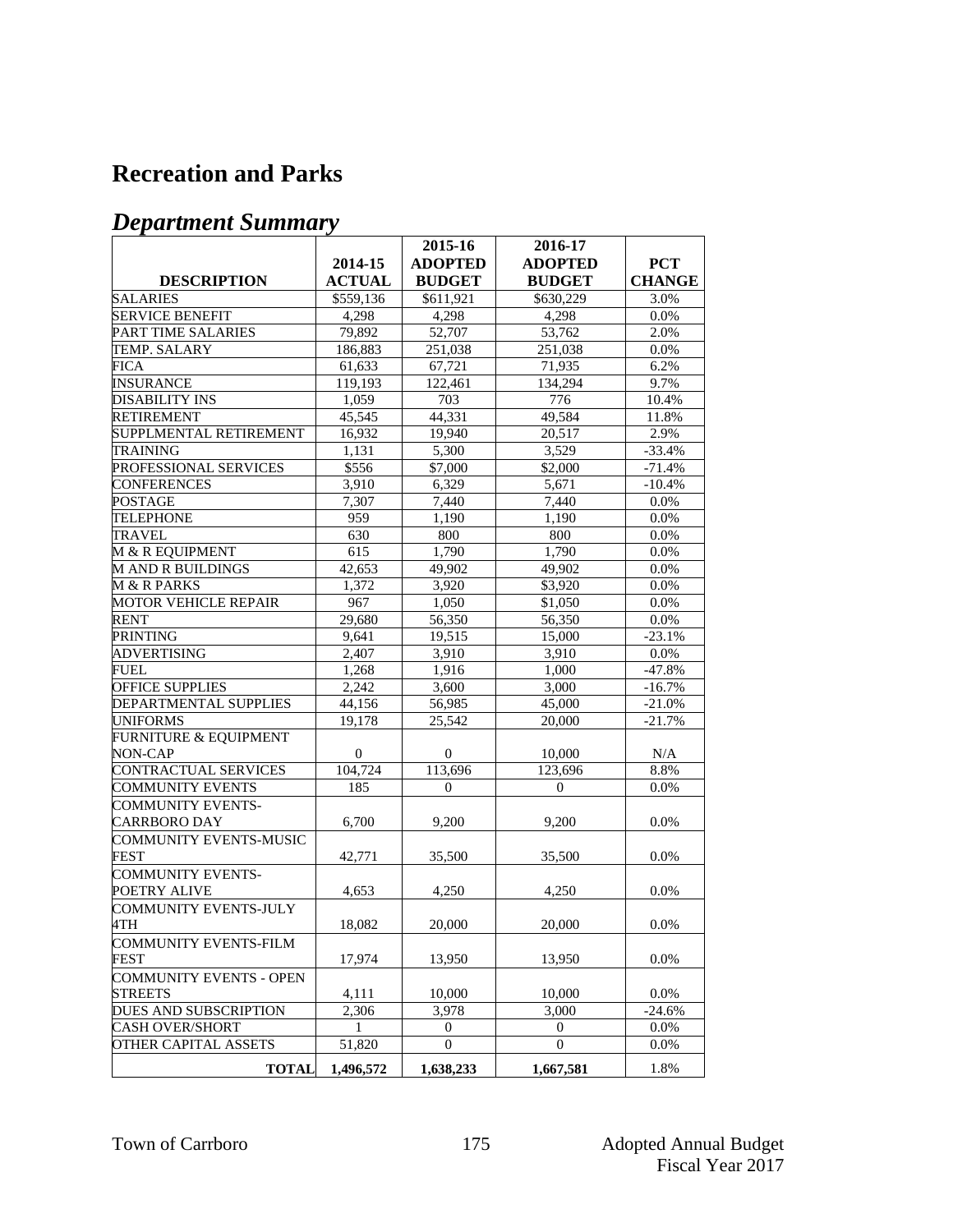## **Nondepartmental**

### *General*

| <b>DESCRIPTION</b>                          | 2014-15<br><b>ACTUAL</b> | 2015-16<br><b>ADOOPTED</b><br><b>BUDGET</b> | 2016-17<br><b>ADOPTED</b><br><b>BUDGET</b> | <b>PCT</b><br><b>CHANGE</b> |
|---------------------------------------------|--------------------------|---------------------------------------------|--------------------------------------------|-----------------------------|
| <b>SALARIES</b>                             | 0                        | 0                                           | \$298,719                                  | $0.0\%$                     |
| <b>DEPENDENT HEALTH</b><br><b>INSURANCE</b> | $\overline{0}$           | 294.127                                     | 248.813                                    | $-15.4%$                    |
| UNEMPLOYMENT INS<br><b>RESERVE</b>          | 0                        | 33,812                                      | 33,919                                     | 0.3%                        |
| <b>MISCELLANEOUS</b>                        | 0                        | 198,070                                     | 0                                          | $-100.0\%$                  |
| <b>CONTINGENCY FOR FUEL</b>                 |                          | 0                                           | 40,000                                     | N/A                         |
| TOTAL                                       | 0                        | 526,009                                     | 621,451                                    | 18.1%                       |

### *Transfers*

| <b>DESCRIPTION</b>         | 2014-15<br><b>ACTUAL</b> | 2015-16<br><b>ADOPTED</b><br><b>BUDGET</b> | 2016-17<br><b>ADOPTED</b><br><b>BUDGET</b> | <b>PCT</b><br><b>CHANGE</b> |
|----------------------------|--------------------------|--------------------------------------------|--------------------------------------------|-----------------------------|
| <b>TRANSFER TO CAPITAL</b> |                          |                                            |                                            |                             |
| <b>RESERVE</b>             | \$136,704                | \$301,000                                  | \$250,000                                  | $-17\%$                     |
| <b>TOTAL</b>               | \$136,704                | 301,000                                    | 250,000                                    | $-17%$                      |